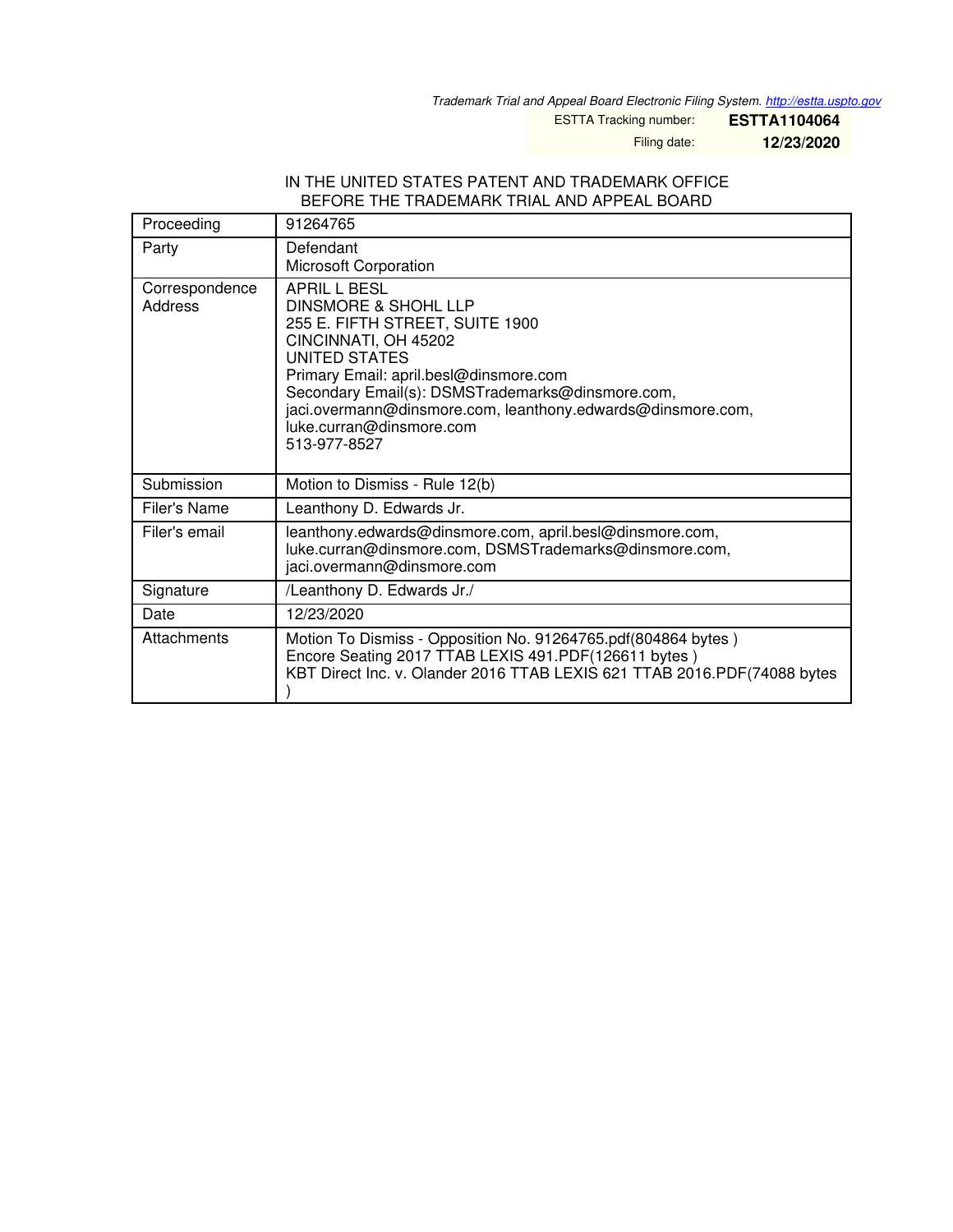### IN THE UNITED STATES PATENT AND TRADEMARK OFFICE BEFORE THE TRADEMARK TRIAL AND APPEAL BOARD

HONDA MOTOR CO., LTD., Opposer, -vs-MICROSOFT CORPORATION, Applicant. ) ) Opposition No.: 91264765 ) ) Application No.: 88/743,538 ) ) Mark: POWER YOUR DREAMS )

### APPLICANT'S PARTIAL MOTION TO DISMISS

)

 Applicant Microsoft Corporation ("Microsoft"), by and through counsel, and pursuant to Fed. R. Civ. P. 12(b)(6) and Rule 503.02 of the Trademark Rules of Practice, hereby moves for an order dismissing the priority and likelihood of confusion claim under Section 2(d) in the Notice of Opposition filed on September 14, 2020 ("Opposition") by Opposer Honda Motor Co., Ltd. ("Honda"). Because Honda has failed to state a claim upon which relief can be granted, Microsoft seeks the claim's dismissal with prejudice.<sup>1</sup>

### I. INTRODUCTION

 $\overline{a}$ 

Microsoft has applied to register the mark POWER YOUR DREAMS ("Microsoft's Mark") as identified in Serial No.: 88/743538 in connection with the following International Class 041 services:

"Providing on-line computer games; Providing a website featuring nondownloadable game software; Entertainment services, namely, providing an online computer game; Providing temporary use of non-downloadable game software; Organization of electronic game competitions; Organization of games; Organizing and arranging exhibitions for entertainment purposes; Organization of exhibitions for cultural or educational purposes; Entertainment information; Provision of information relating to electronic computer games provided via the

<sup>&</sup>lt;sup>1</sup> Pursuant to TBMP 503.01, Microsoft reserves the right to Answer Honda's dilution claim after the Board renders its decision on this motion and resets the time for filing an Answer.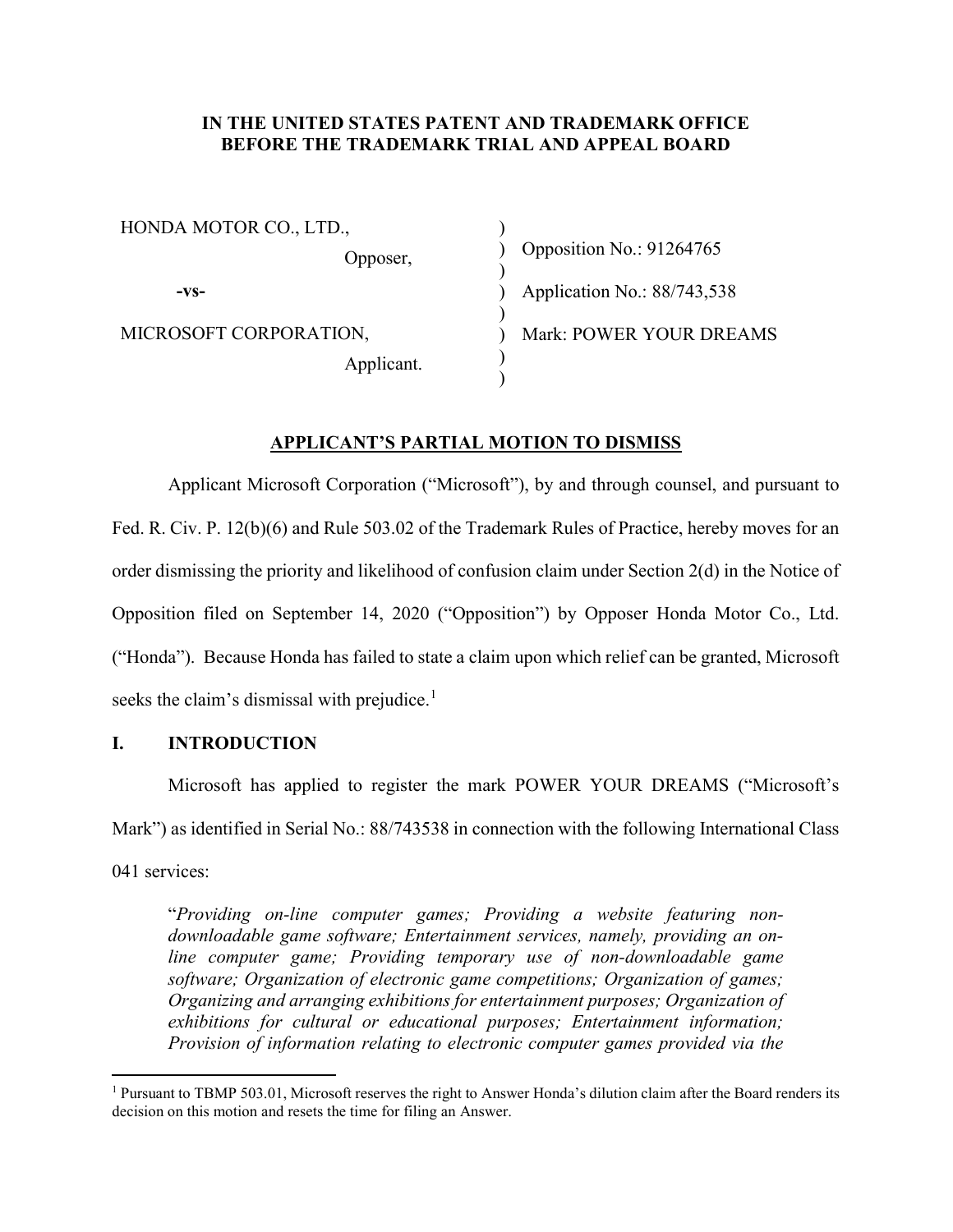Internet; Providing a web site through which people locate information about tournaments, events, and competitions in the video game field; Entertainment services, namely, providing interactive multiplayer game services for games played over computer networks and global communications networks; Providing information on the video game and computer game industries via the Internet; Providing information on computer games, video games, video game consoles, and accessories thereof via the Internet; Arranging and conducting exhibitions in the nature of computer gaming tournaments"

(the "Application").

Honda filed the instant Opposition to block registration of the Application on September 14, 2020 on the purported grounds of: (i) priority and likelihood of confusion with U.S. Reg. No. 3,843,591 under Section 2(d); and (ii) dilution by blurring. Honda has failed, however, to properly plead the requisite elements of its likelihood of confusion claim under Section 2(d). As a result, Microsoft hereby moves to dismiss Honda's likelihood of confusion for failure to state a claim upon which relief may be granted.

### II. ARGUMENT

In order to survive a motion to dismiss for failure to state a claim, an opposer's pleadings must allege facts that, if proven, would establish (1) the plaintiff has standing to maintain the proceeding; and (2) a valid ground exists for opposing or cancelling the mark. Doyle v. Al Johnson's Swed. Rest. & Butik Inc., 101 USPQ.2d 1780, 1782 (TTAB 2012) (citing Young v. AGB Corp., 152 F.3d 1377, 47 USPQ.2d 1752, 1754 (Fed. Cir. 1998)); see also TBMP § 503.02. Specifically, a Notice of Opposition "must contain sufficient factual matter, accepted as true, to 'state a claim to relief that is plausible on its face.'" Doyle, 101 USPQ.2d at 1782 (quoting Ashcroft v. Iqbal, 556 U.S. 662, 678 (2009)). In particular, "the claimant must allege well-pleaded factual matter and more than '[t]hreadbare recitals of the elements of a cause of action, supported by mere conclusory statements.'" Dragon Bleu v. VENM, LLC, 112 USPQ.2d 1925, 1926 (TTAB 2014) (quoting Ashcroft, 556 U.S. at 678) (citation omitted)).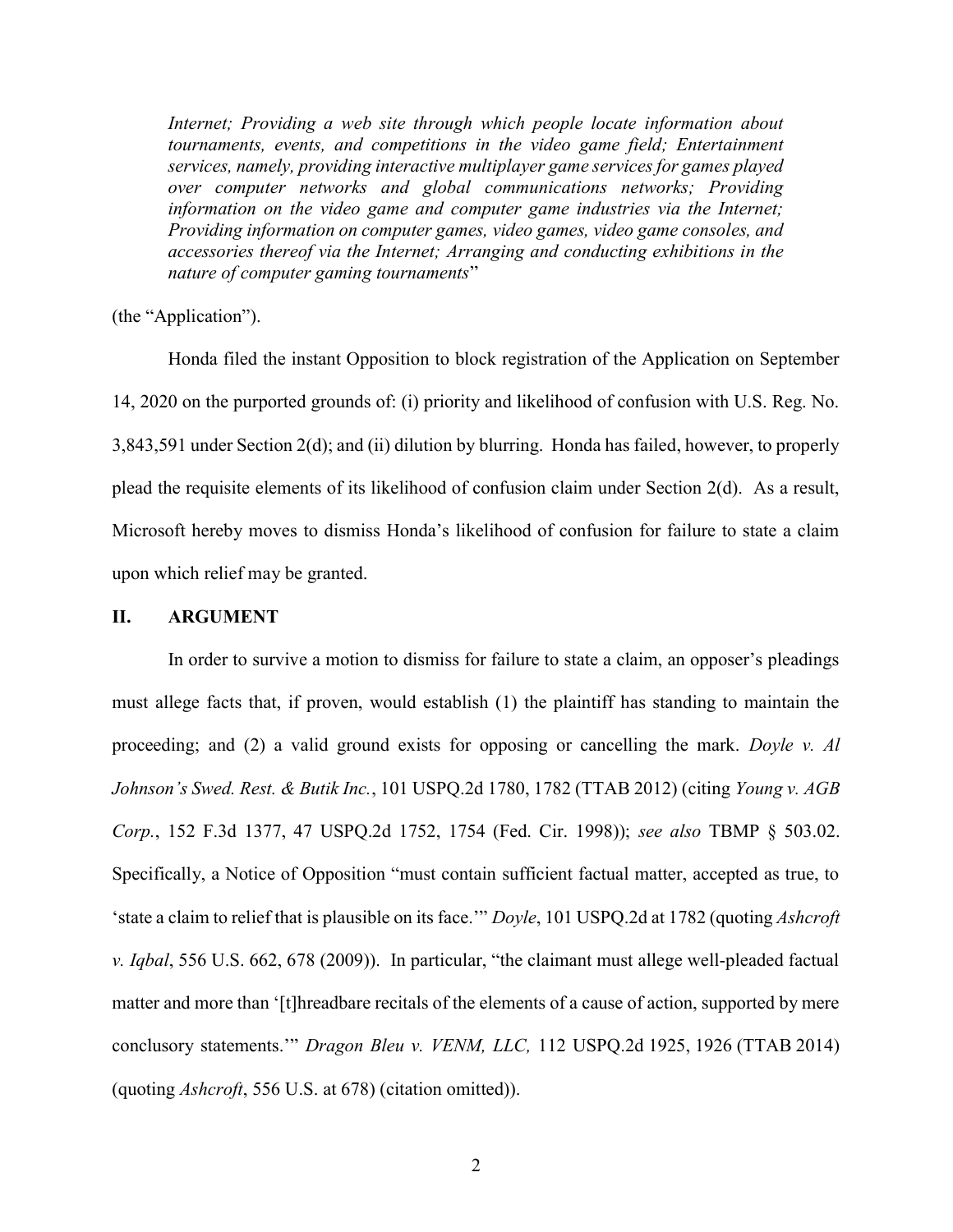Here, Honda has failed to properly plead a cause of action for likelihood of confusion. To sufficiently plead a claim of likelihood of confusion under the Lanham Act § 2(d), 15 U.S.C. § 1052(d), an opposer must plead both priority of use and that the applied-for mark, as applied to the goods or services at issue, so resembles the mark previously used by opposer as to be likely to cause confusion, mistake, or deception. KBT Direct, Inc. v. Olander, 2016 TTAB LEXIS 621, at \*5 (TTAB 2016) (not precedential and attached hereto) (citing Intersat Corp. v. Int'l Telecomms. Satellite Org., 226 USPQ 154 (TTAB 1985)); see also Encore Seating, Inc. v. Buzz Seating Inc., 2017 TTAB LEXIS 491, at \*9-10 (TTAB 2017) (not precedential and attached hereto) (granting motion to dismiss for failure to state a claim based, in part, on failure to plead likelihood of confusion). The failure to explicitly plead both elements is grounds for dismissal of the claim.

To be clear, the only reference to Honda's likelihood of confusion claim is found on the Opposition cover sheet. See Opposition, generally. Honda has failed to allege—at all—in the Opposition that Microsoft's Mark, as applied to Microsoft's Class 41 services (such as online computer gaming) would be likely to cause confusion, mistake, or deception with Honda's THE POWER OF DREAMS mark as applied to Class 7 services (such as power equipment). Id.

Though Honda may try to claim that it pled facts related to a likelihood of confusion claim, Board precedent dictates that such general allegations are inadequate to overcome a motion to dismiss. For instance, in *Intersat Corp. v. International Telecommunications Satellite* Organization, the Board dismissed Intersat's opposition where Intersat did not allege, either directly or hypothetically, that Intelsat's mark "INTELSAT" as applied to its services so resembles the mark "INTERSAT" previously used by Intersat as to be likely to cause confusion or mistake. 226 USPQ at 156. Indeed, the Board granted the motion to dismiss despite Intersat having alleged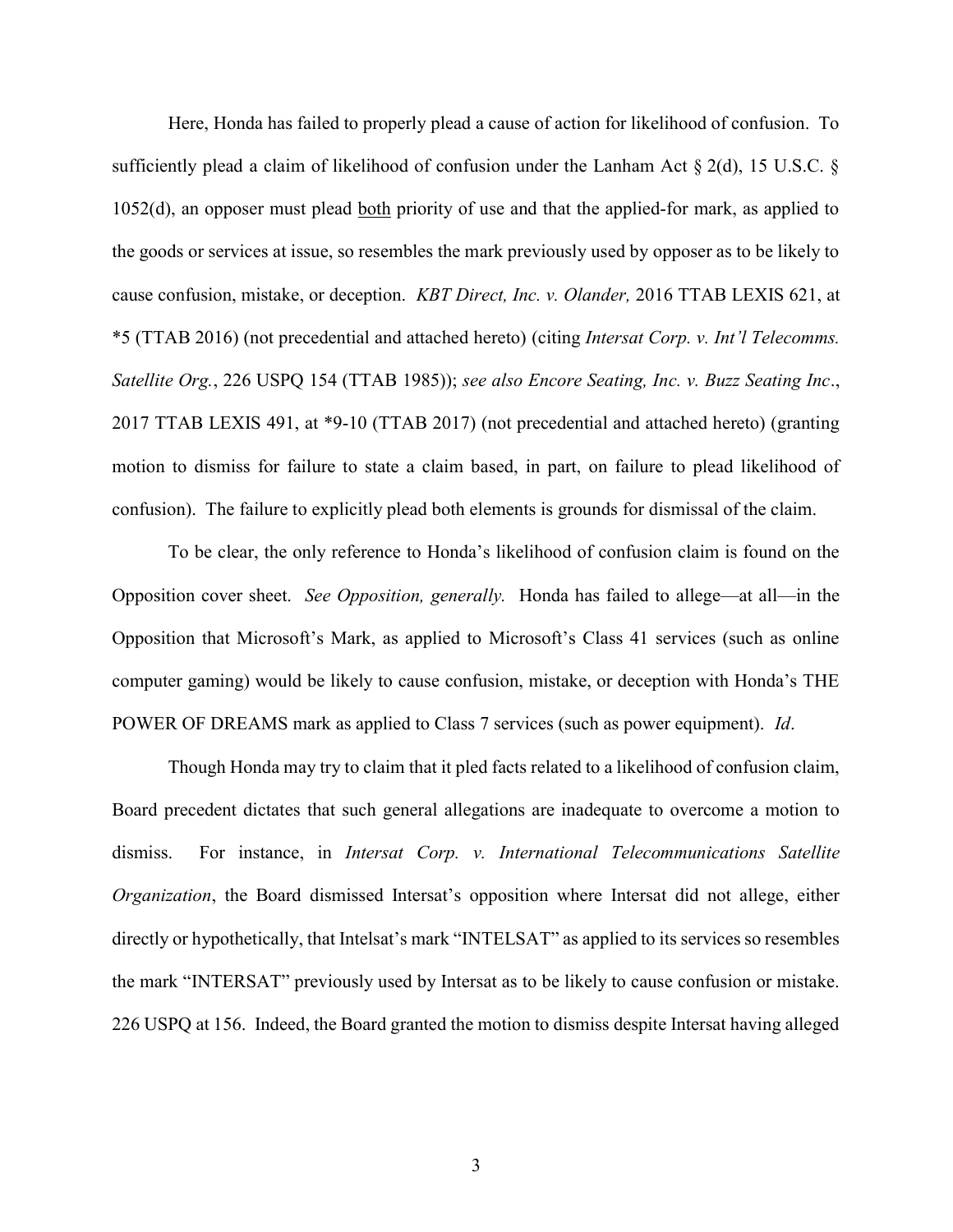that it made continuous use of its mark INTERSAT, and Intersat had expended substantial amounts of money, time, and effort in promoting its INTERSAT mark for its goods. Id. at 155.

Like in *Intersat Corp.*, Honda's general allegations of "widespread sales and advertising and promotion" and "substantial time, effort and money" spent on "promoting its goods and services" cannot cure its pleading deficiency. Opp.  $\P\P$  3-6, 10; see Intersat Corp., 226 USPQ at 156. These allegations cannot be read to plead a likelihood that Microsoft's Mark—for services and goods such as online gaming—will cause confusion, mistake, or deception with Honda's THE POWER OF DREAMS mark—for goods and services such as power tools—such that this claim should be dismissed in its entirety.

### III. CONCLUSION

For the foregoing reasons, Applicant, Microsoft Corporation, respectfully requests the Board grant its Motion to Dismiss the Opposition with prejudice for failure to state a claim upon which relief may be granted. Because Honda has failed to sufficiently allege all of the necessary elements of a claim of likelihood of confusion, Honda should not be entitled to prevent registration of the Application. Microsoft also respectfully requests that the Board suspend all further dates in this proceeding as this dispositive motion is decided.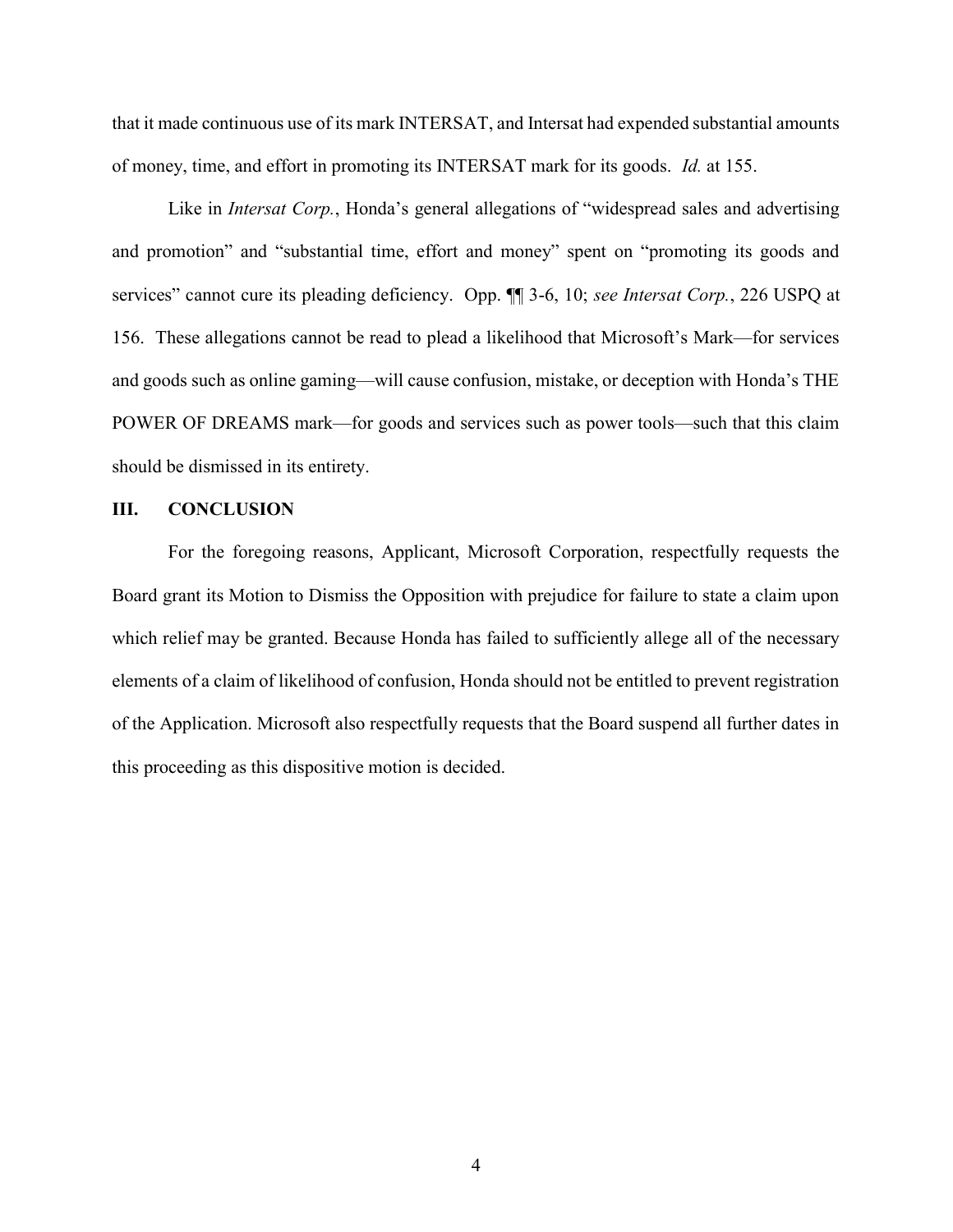Date: December 23, 2020 Respectfully submitted, DINSMORE & SHOHL LLP

> By: / April L. Besl/ April L. Besl, Esq. Jaci Overmann, Esq. Luke S. Curran, Esq. Leanthony D. Edwards, Esq. 255 East Fifth Street, Suite 1900 Cincinnati, OH 45202 Telephone: (513) 977-8527 Facsimile: (513) 977-8141 E-mail: april.besl@dinsmore.com jaci.overmann@dinsmore.com

> > Attorneys for Applicant Microsoft Corporation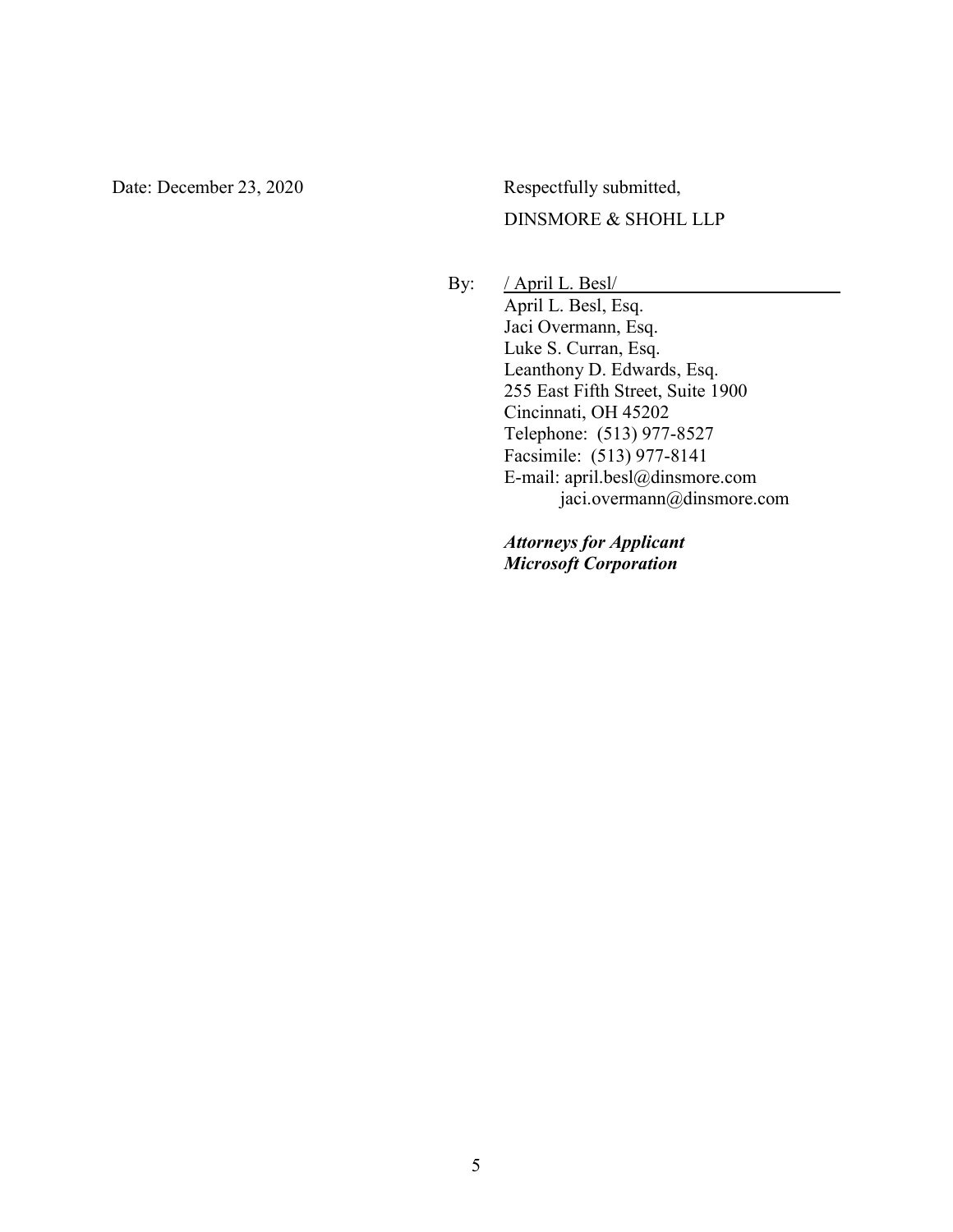### CERTIFICATE OF SERVICE

I hereby certify that a true and correct copy of the foregoing has been served upon the following by e-mail this 23rd day of December, 2020:

> Dyan Finguerra-Ducharme Pryor Cashman LLP 7 Times Square New York, NY 10036 dfinguerra-ducharme@pryorcashman.com Mchandler@pryorcashman.com tmdocketing@pryorcashman.com halexis@pryorcashman.com

> > By: /April L. Besl/

April L. Besl, Esq.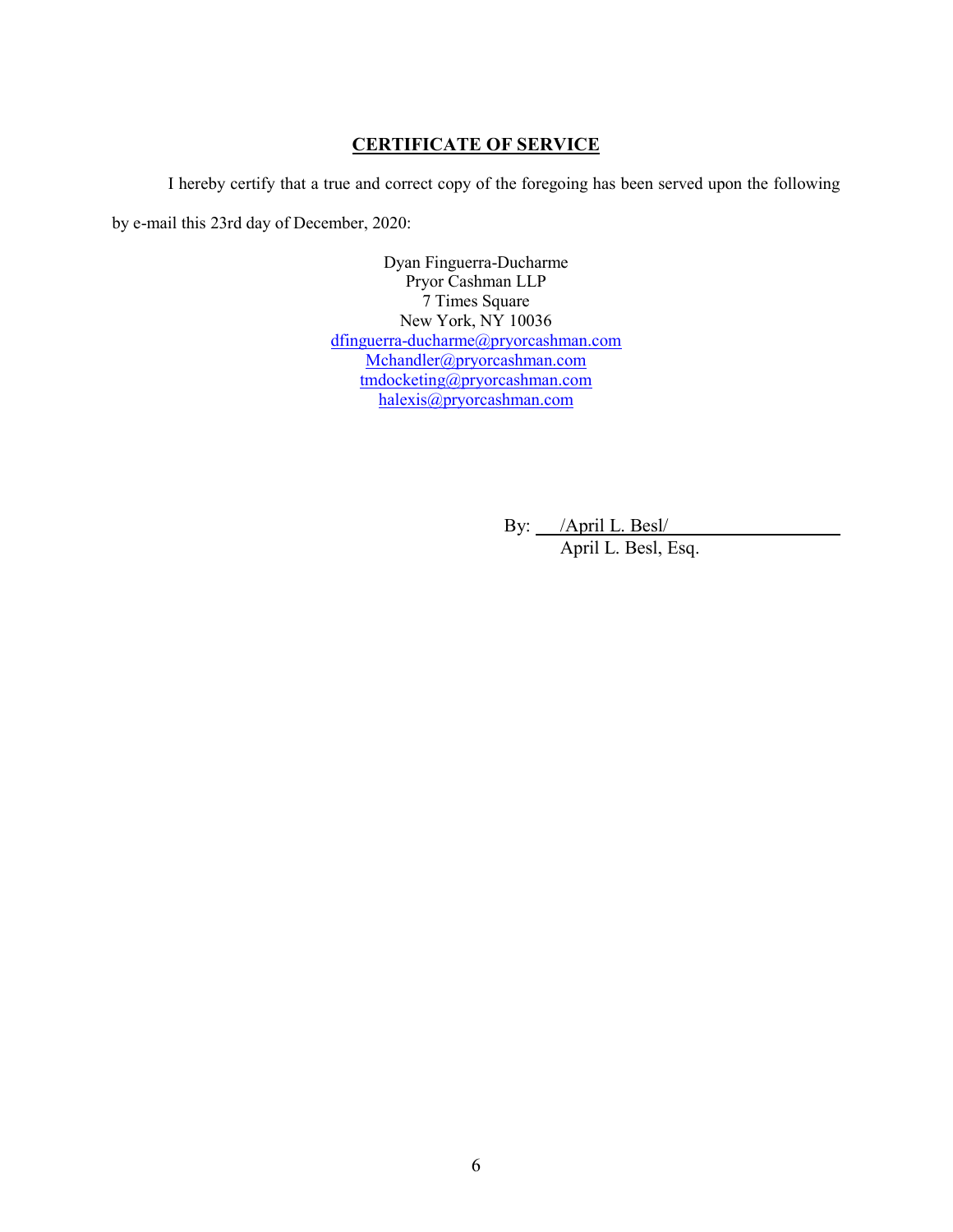

Trademark Trial and Appeal Board August 18, 2017, Decided Opposition No. 91233860

**Reporter** 2017 TTAB LEXIS 491 \*

# **Encore Seating, Inc. v. Buzz Seating Inc.**

### **Prior History:**

*[Buzz Seating Inc. v. Encore Seating, Inc., 2016 TTAB LEXIS 423 \(Trademark Trial & App. Bd., Aug. 23, 2016\)](https://advance.lexis.com/api/document?collection=administrative-materials&id=urn:contentItem:5KPB-N5T0-01KR-B03G-00000-00&context=)*

### **Core Terms**

Trademark, chairs, pleaded, claim preclusion, registration, likelihood of confusion, issue preclusion, allegations, litigated, register, rights, motion to dismiss, furniture, parties, suspend

**Panel: [\*1]** Before Kuhlke, Bergsman, and Greenbaum, Administrative Trademark Judges.

## **Opinion**

This decision is not a precedent of the TTAB.

By the Board:

The following motions are pending herein: (1) Buzz Seating, Inc.'s ("Applicant") combined motion (filed May 18, 2017) (a) to dismiss under *[Fed. R. Civ. P. 12\(b\)\(6\)](https://advance.lexis.com/api/document?collection=statutes-legislation&id=urn:contentItem:5GYC-1WP1-6N19-F0YW-00000-00&context=)* for failure to state a claim and (b) for summary judgment on the grounds of claim preclusion (*res judicata*) and issue preclusion (collateral estoppel) based on the Board's entry of judgment in Opposition No. 91210838 (5 TTABVUE), <sup>1</sup> and (2) Encore Seating, Inc.'s ("Opposer") motion (filed June 7, 2017) to suspend this proceeding pending final determination of a civil action styled *Buzz Seating Inc. v.*  Encore Seating, Inc, Case No. 1:16-cv-1131-SJD, <sup>2</sup> filed December 7, 2016, in the United States District Court for

1

In Opposition No. 91210838, Applicant opposed registration of Opposer's intent-to-use application Serial No. 85473489 for the mark FLITE in standard characters for "Office furniture, including chairs" on the ground of likelihood of confusion with its previously used mark FLITE for **[\*2]** a "side chair" under *[Trademark Act Section 2\(d\), 15 U.S.C. § 1052\(d\)](https://advance.lexis.com/api/document?collection=statutes-legislation&id=urn:contentItem:8S9D-W4W2-8T6X-715N-00000-00&context=)*. In an August 23, 2016 final decision, the Board sustained that opposition. 5 TTABVUE 16-30.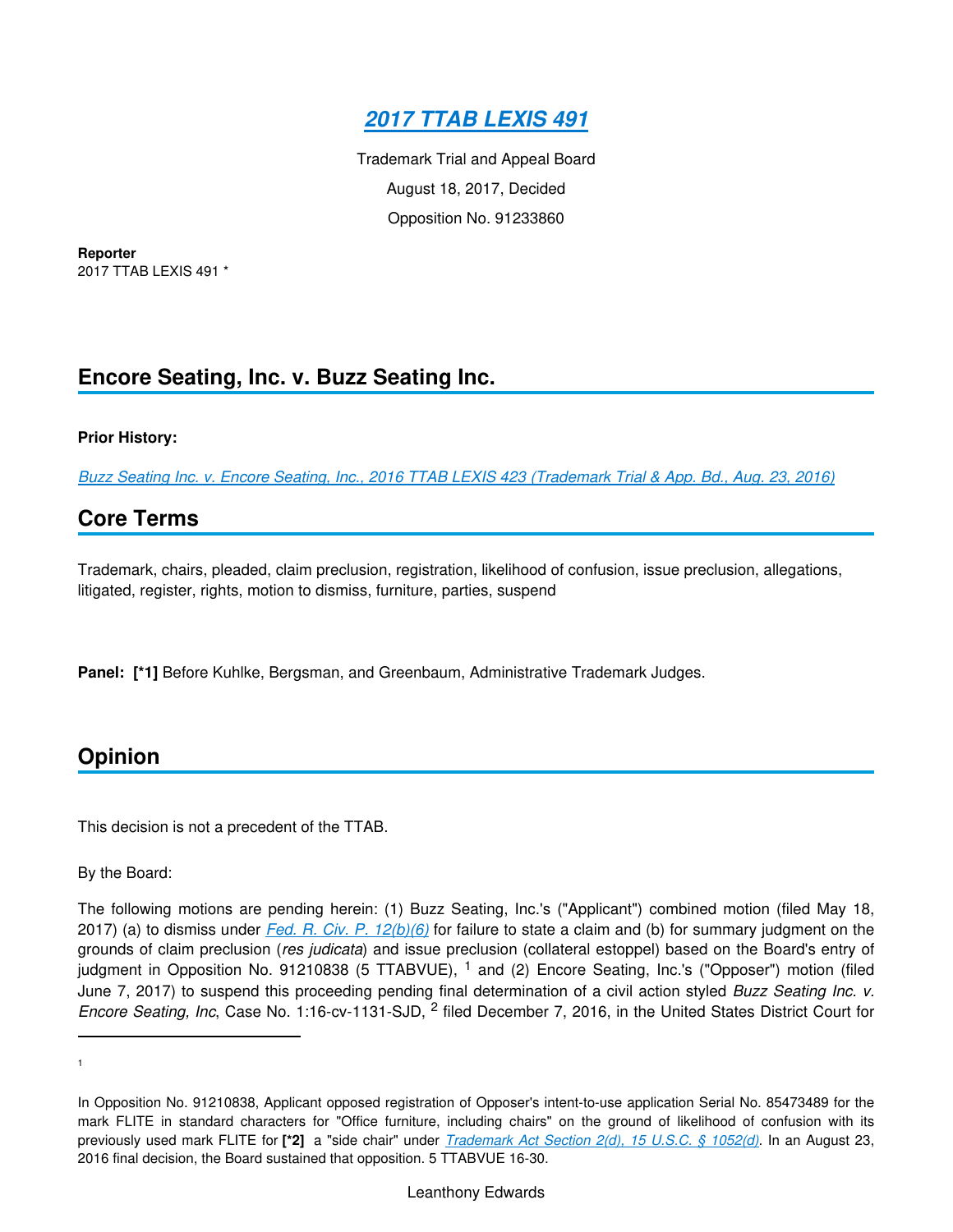the Southern District of Ohio, which was incorporated into its brief in response to Applicant's combined motion (7 TTABVUE).

### **Background**

Applicant seeks to register the mark FLITE in standard characters for a "side chair" in International Class 20.  $3$ Opposer opposes registration of Applicant's mark on the ground of "[p]riority under Trademark Act *[Section 2\(d\)," 15](https://advance.lexis.com/api/document?collection=statutes-legislation&id=urn:contentItem:8S9D-W4W2-8T6X-715N-00000-00&context=)  [U.S.C. § 1052\(d\)](https://advance.lexis.com/api/document?collection=statutes-legislation&id=urn:contentItem:8S9D-W4W2-8T6X-715N-00000-00&context=)*. 1 TTABVUE 1. In particular, Opposer alleges "prior rights ... in most of the U.S. states" of the mark FLITE for "high quality executive chairs," based on asserted use of that mark since 2011 "in at least Arizona, California, Colorado, Delaware, Florida, Georgia, Illinois, Iowa, Kansas, Kentucky, Maryland, Minnesota, Missouri, New Hampshire, New York, North Dakota, Ohio, Pennsylvania, South Carolina, Texas, and Virginia." <sup>4</sup> 1 TTABVUE 5, paragraphs **[\*4]** 16 and 19. Regarding Applicant, Opposer contends that,

[d]espite allegedly selling its Flite stacking chairs since 2004, Applicant has never sold its Flite stacking chairs in 19 of the 50 states. In addition, Applicant has had sales of its Flite stacking chairs less than \$ 50,000 in over 10 years (less than \$ 5,000 per year) in every state but Georgia, Massachusetts, North Carolina, Texas, Vermont, and Wisconsin. ... Furthermore, in the past three years, Applicant has not had any significant sales of its Flite stacking chairs in states other than Connecticut, Indiana, Massachusetts, North Carolina, Texas, Vermont, and Wisconsin. And in the last three years, Applicant has not sold any Flite stacking chairs in California where Opposer is based. ... In sum, Applicant's sales of its Flite stacking chairs are either nonexistent or *de minimis* in the vast majority of U.S. states.

### *Id.*, paragraphs 13-15.

### **Motion to suspend denied**

#### 2

Opposer submitted copies of relevant pleadings from the civil action as exhibits to its motion to suspend. In the complaint thereof, Applicant (as plaintiff) alleges, among other things, infringement of its mark FLITE under *[Trademark Act Section 32\(1\),](https://advance.lexis.com/api/document?collection=statutes-legislation&id=urn:contentItem:8S9D-W4W2-8T6X-716T-00000-00&context=)  [15 U.S.C. § 1114\(1\)](https://advance.lexis.com/api/document?collection=statutes-legislation&id=urn:contentItem:8S9D-W4W2-8T6X-716T-00000-00&context=)*, and requested, among other things, "an order of declaratory judgment finding [Applicant] has the sole and exclusive right to use the mark FLITE for office chairs within the United States and [Opposer] shall not be entitled to any concurrent use of the mark FLITE for office chairs within the United States." 7 TTABVUE 33-56. In the answer and counterclaim, Opposer (as defendant), denies many of the salient allegations of the complaint and seeks declaratory judgments that (1) its mark FLITE does not infringe Applicant's mark FLITE, and (2) Applicant is not entitled to a registration in states where Applicant did not have prior sales prior to Opposer's filing of application Serial No. 85473489 and in all states where Applicant's purported use of the name 'Flight' has been *de minimis."* 7 TTABVUE 82. In a June 16, 2017 **[\*3]** decision, the district court, among other things, (1) dismissed Applicant's infringement claim "without prejudice to re-filing if and when [Applicant] obtains" a registration for its mark FLITE; (2) dismissed Opposer's counterclaim for a declaratory judgment of noninfringement "as barred by issue or claim preclusion;" (3) deferred consideration of the motion to dismiss the remaining counterclaim to allow for further briefing on the issue of whether Trademark Act *[Section 37](https://advance.lexis.com/api/document?collection=statutes-legislation&id=urn:contentItem:8S9D-W4V2-8T6X-7501-00000-00&context=)*, *[15 U.S.C. § 1119](https://advance.lexis.com/api/document?collection=statutes-legislation&id=urn:contentItem:8S9D-W4W2-8T6X-7170-00000-00&context=)*, is applicable to pending applications. 8 TTABVUE 14-32.

3

Application Serial No. 85860663, filed February 26, 2013, based on an assertion of use in commerce under Trademark Act *[Section 1\(a\), 15 U.S.C. § 1051\(a\)](https://advance.lexis.com/api/document?collection=statutes-legislation&id=urn:contentItem:8S9D-W4W2-8T6X-715M-00000-00&context=)*, and alleging January 23, 2004 as the date of first use anywhere and as the date of first use in commerce.

4

Opposer alleges that its mark FLITE for was the subject **[\*5]** of intent-to-use application Serial No. 85473489, filed in November 2011; that Applicant opposed registration of that mark; and that the Board sustained that opposition. 1 TTABVUE 4, paragraphs 9-11. Opposer further states that it "disagrees that any likelihood of confusion exists between Opposer's and Applicant's products in the marketplace," but that "the present Opposition is necessary in view of the Board's prior holding." *Id.*, paragraph 11.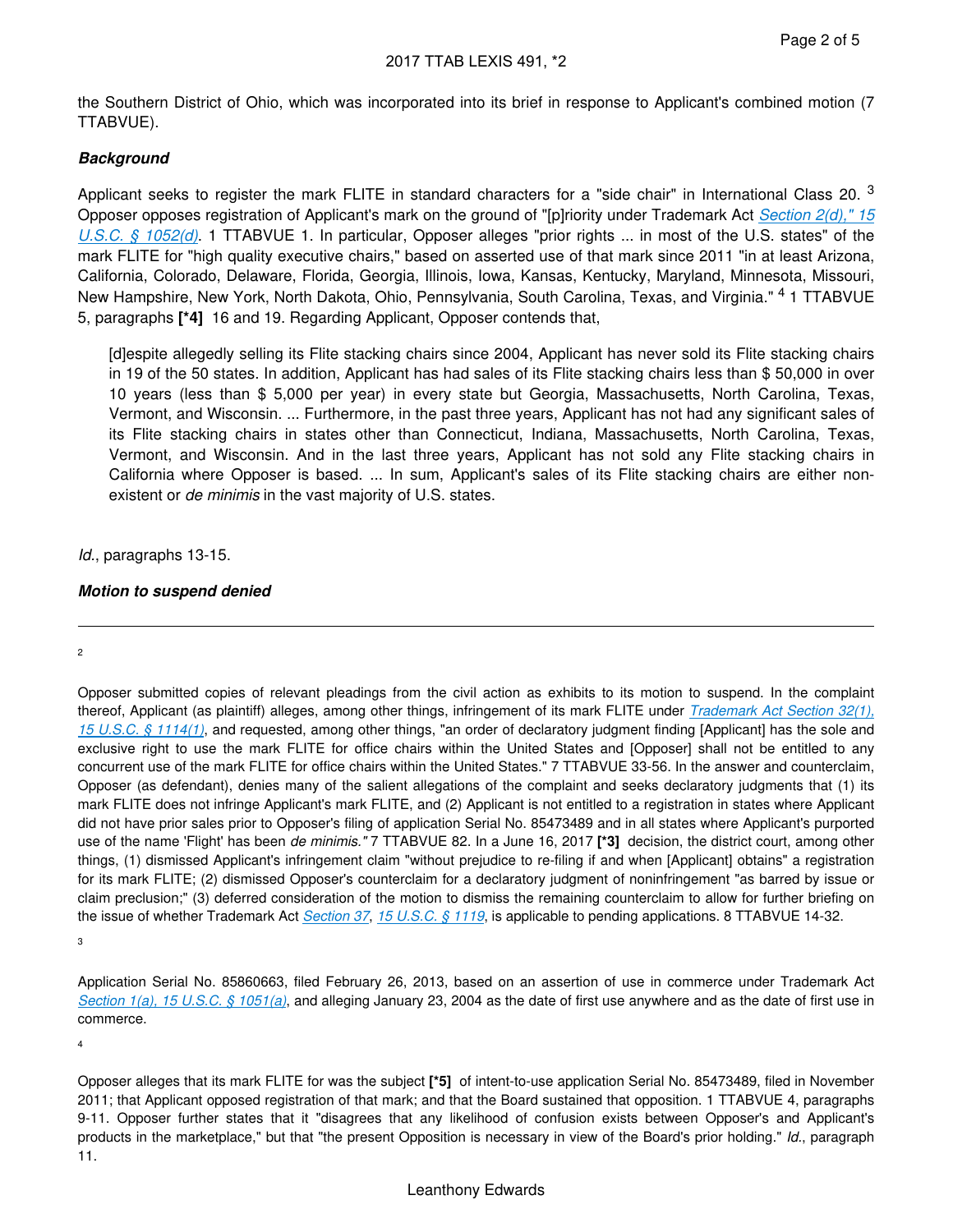Under Trademark *[Rule 2.117\(a\)](https://advance.lexis.com/api/document?collection=administrative-codes&id=urn:contentItem:602B-93B1-DYB7-W3WW-00000-00&context=)*, whenever the Board is made aware that parties to a pending Board proceeding are engaged in a civil action which may have a bearing on the Board proceeding, that proceeding "*may* be suspended until termination of the civil action." (Emphasis added). Under Trademark *[Rule 2.117\(b\)](https://advance.lexis.com/api/document?collection=administrative-codes&id=urn:contentItem:602B-93B1-DYB7-W3WW-00000-00&context=)*, when both a motion to suspend and a motion which is potentially dispositive of a case are pending before the Board, the potentially dispositive motion may be decided first. In view of our dismissal of this proceeding *infra*, the motion to suspend is denied.

### **Motion to dismiss under [Rule 12\(b\)\(6\)](https://advance.lexis.com/api/document?collection=statutes-legislation&id=urn:contentItem:5GYC-1WP1-6N19-F0YW-00000-00&context=) granted**

We will first consider the motion to dismiss for failure to state a claim. A motion to dismiss under *[Rule 12\(b\)\(6\)](https://advance.lexis.com/api/document?collection=statutes-legislation&id=urn:contentItem:5GYC-1WP1-6N19-F0YW-00000-00&context=)* is solely a test of the sufficiency of a complaint, in **[\*6]** this case the notice of opposition. *See [Advanced](https://advance.lexis.com/api/document?collection=cases&id=urn:contentItem:3S4V-N270-003N-444D-00000-00&context=)  [Cardiovascular Systems Inc. v. SciMed Life Systems Inc., 988 F.2d 1157, 26 USPQ2d 1038,1041 \(Fed. Cir. 1993\)](https://advance.lexis.com/api/document?collection=cases&id=urn:contentItem:3S4V-N270-003N-444D-00000-00&context=)*; TBMP § 503.02 (June 2017). To state a claim upon which relief can be granted, Opposer need only allege such facts which, if proved, would establish that Opposer is entitled to the relief sought; that is, (1) Opposer has standing to bring the proceeding, and (2) a valid statutory ground exists for denying the application at issue. *See [Lipton](https://advance.lexis.com/api/document?collection=cases&id=urn:contentItem:3S4X-2SH0-003S-M04H-00000-00&context=)  [Industries, Inc.v. Ralston Purina Co., 670 F.2d 1024, 213 USPQ 185, 188 \(CCPA 1982\)](https://advance.lexis.com/api/document?collection=cases&id=urn:contentItem:3S4X-2SH0-003S-M04H-00000-00&context=)*.

Turning to Opposer's pleading of standing, Opposer alleges in the notice of opposition in paragraph 4 that it "owns U.S. Trademark Application Serial No. 87/245914 for the mark FLITE for 'Executive office furniture, namely, adjustable height executive chairs which rotate and tilt and have armrests, for desks and conference room tables sold through executive office furniture dealers, interior designers, and architects' in International Class 20 filed ... on November 22, 2016" and in paragraph 18 that Case No. 1:16-cv-01131 is pending in the United States District Court for the Southern District of Ohio. These allegations, if proven, would establish a "real interest" in this opposition proceeding, i.e., a "direct and personal **[\*7]** stake," and a "reasonable basis" for its belief in damage. *[Ritchie v. Simpson, 170 F.3d 1092, 50 USPQ2d 1023, 1026-27 \(Fed. Cir. 1999\)](https://advance.lexis.com/api/document?collection=cases&id=urn:contentItem:3W1H-B9G0-003B-90JB-00000-00&context=)*. *See also* Trademark Act *[Section](https://advance.lexis.com/api/document?collection=statutes-legislation&id=urn:contentItem:8S9D-W4W2-8T6X-7162-00000-00&context=)  [13\(a\), 15 U.S.C § 1063\(a\)](https://advance.lexis.com/api/document?collection=statutes-legislation&id=urn:contentItem:8S9D-W4W2-8T6X-7162-00000-00&context=)*; *[Lipton Indus., Inc., supra.](https://advance.lexis.com/api/document?collection=cases&id=urn:contentItem:3S4X-2SH0-003S-M04H-00000-00&context=)* Accordingly, we find that Opposer has adequately pleaded its standing to maintain this proceeding.

Regarding whether Opposer has pleaded a valid ground for refusing registration of Applicant's mark, *[Federal Rule](https://advance.lexis.com/api/document?collection=statutes-legislation&id=urn:contentItem:5GYC-1WP1-6N19-F0YK-00000-00&context=)  [of Civil Procedure 8\(a\)\(2\)](https://advance.lexis.com/api/document?collection=statutes-legislation&id=urn:contentItem:5GYC-1WP1-6N19-F0YK-00000-00&context=)* requires that a pleading contain a "short and plain statement of the claim showing that the pleader is entitled to relief." *[Rule 8\(a\)\(2\)](https://advance.lexis.com/api/document?collection=statutes-legislation&id=urn:contentItem:5GYC-1WP1-6N19-F0YK-00000-00&context=)* announces does not require detailed factual allegations, but requires more than labels, conclusions, formulaic recitations of the elements of a cause of action, and naked assertions. *See [Ashcroft v. Iqbal, 556 U.S. 662, 678, 129 S. Ct. 1937, 173 L. Ed. 2d 868 \(2009\)](https://advance.lexis.com/api/document?collection=cases&id=urn:contentItem:4W9Y-4KS0-TXFX-1325-00000-00&context=)*. Indeed, "a complaint must contain sufficient factual matter, accepted as true, to 'state a claim to relief that is plausible on its face.'" *Id.*, quoting *[Bell](https://advance.lexis.com/api/document?collection=cases&id=urn:contentItem:4NSN-8840-004C-002M-00000-00&context=)  [Atlantic Corp. v. Twombly, 550 U.S. 544, 570, 127 S. Ct. 1955, 167 L. Ed. 2d 929 \(2007\)](https://advance.lexis.com/api/document?collection=cases&id=urn:contentItem:4NSN-8840-004C-002M-00000-00&context=)*. A claim has facial plausibility when the plaintiff pleads factual content that allows the court to draw the reasonable inference that the defendant is liable for the misconduct alleged. *[Ashcroft, 556 U.S. at 678](https://advance.lexis.com/api/document?collection=cases&id=urn:contentItem:4W9Y-4KS0-TXFX-1325-00000-00&context=)*. The plausibility standard is not akin to a "probability requirement," but it asks for more than a sheer possibility of the allegations asserted. *Id.* Indeed, **[\*8]** a plaintiff need not allege specific facts that would establish a prima facie case for the claim(s) asserted. *See [Bell](https://advance.lexis.com/api/document?collection=cases&id=urn:contentItem:4NSN-8840-004C-002M-00000-00&context=)  [Atlantic Corp., 550 U.S. at 547](https://advance.lexis.com/api/document?collection=cases&id=urn:contentItem:4NSN-8840-004C-002M-00000-00&context=)*, citing *[Swierkiewicz v. Sorema N. A., 534 U.S. 506, 508, 122 S. Ct. 992, 152 L. Ed.](https://advance.lexis.com/api/document?collection=cases&id=urn:contentItem:457B-SHV0-004C-003J-00000-00&context=)  [2d 1 \(2002\)](https://advance.lexis.com/api/document?collection=cases&id=urn:contentItem:457B-SHV0-004C-003J-00000-00&context=)*.

In the context of Board *inter partes* proceedings, a claim is plausible on its face when the plaintiff pleads factual content that if proved, would allow the Board to conclude, or draw a reasonable inference that, the opposer has standing and that a valid ground for opposition exists. *Cf. [Bell Atlantic Corp., 550 U.S. at 556](https://advance.lexis.com/api/document?collection=cases&id=urn:contentItem:4NSN-8840-004C-002M-00000-00&context=)*. In particular, a plaintiff need only allege enough factual matter to suggest its claim is plausible and "raise a right to relief above the speculative level." *[Id. at 555-56](https://advance.lexis.com/api/document?collection=cases&id=urn:contentItem:4NSN-8840-004C-002M-00000-00&context=)*. Although the Board, in deciding a *[Rule 12\(b\)\(6\)](https://advance.lexis.com/api/document?collection=statutes-legislation&id=urn:contentItem:5GYC-1WP1-6N19-F0YW-00000-00&context=)* motion, must accept as true all factual allegations in the complaint, it is not bound to accept as true a legal conclusion couched as a factual allegation. *[Id. at 555](https://advance.lexis.com/api/document?collection=cases&id=urn:contentItem:4NSN-8840-004C-002M-00000-00&context=)*.

Regarding Opposer's claim of priority under Trademark Act Section 2(d), that section provides, in part, that a trademark may be registered unless it "consists of or comprises a mark which so resembles a mark registered in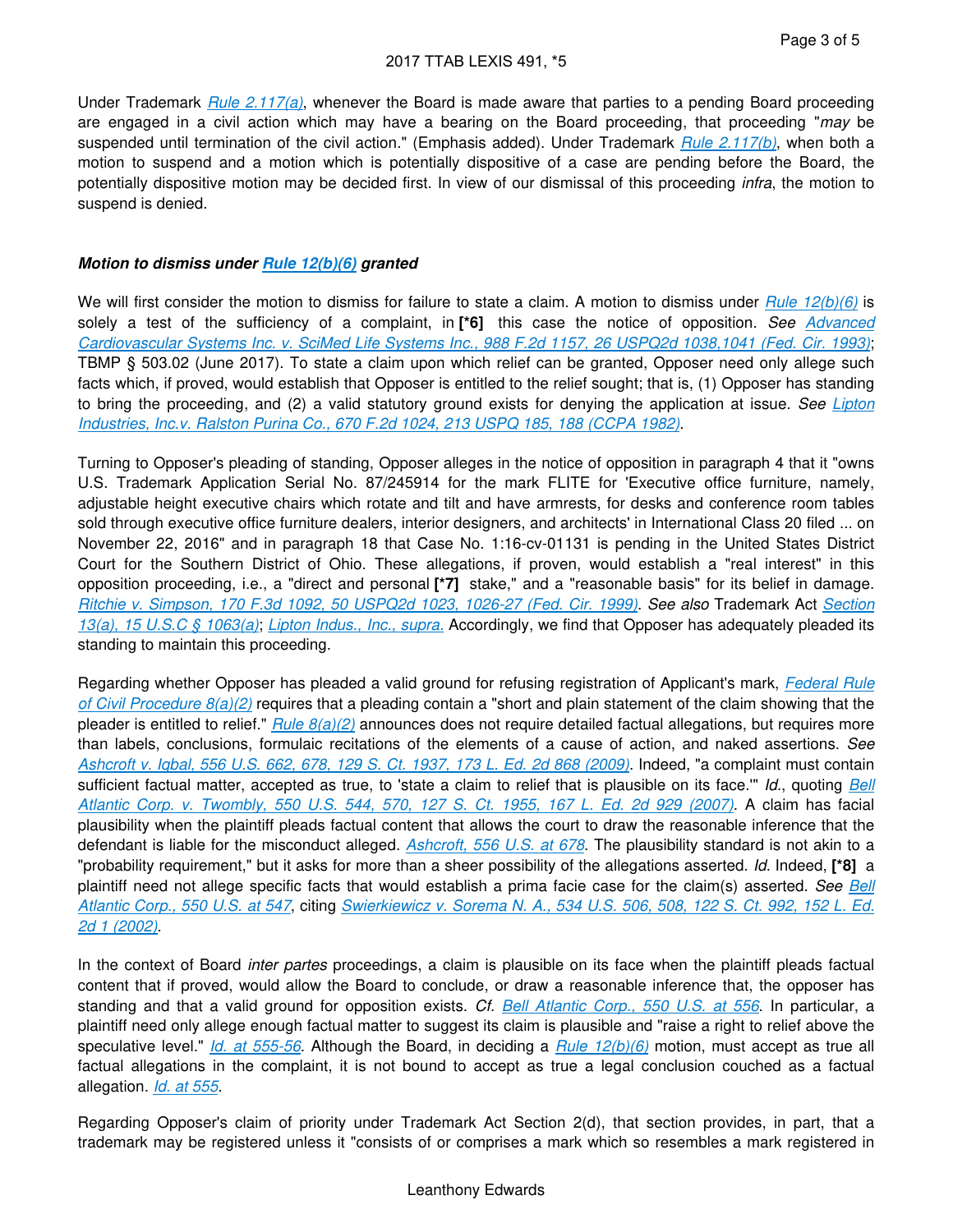the Patent and Trademark Office, or a mark or trade name previously used in the United States by another and not abandoned, as to be likely, when used **[\*9]** on or in connection with the goods of the applicant, to cause confusion, or to cause mistake, or to deceive." Thus, there are two elements to the Section 2(d) ground: priority and likelihood of confusion.

Opposer's pleaded priority is based on an allegation of "prior rights in its FLITE Mark in most of the U.S. states." 1 TTABVUE 5, paragraph 19. However, as the Board previously stated in Opposition No. 91210838, Section 2(d) does not require that an opposer show prior use everywhere in the United States in order to show prior rights. Rather, it is well-settled that priority belongs to the party who can establish the earliest proprietary rights in its mark; such rights "may arise from a prior registration, prior trademark or service mark use, prior use as a trade name, prior use analogous to trademark or service mark use, or any other use sufficient to establish proprietary rights." *[Herbko Int'l Inc. v. Kappa Books Inc., 308 F.3d 1156, 64 USPQ2d 1375, 1378 \(Fed. Cir. 2002\)](https://advance.lexis.com/api/document?collection=cases&id=urn:contentItem:46NW-HHY0-003B-94WR-00000-00&context=)*; *[Corporate](https://advance.lexis.com/api/document?collection=administrative-materials&id=urn:contentItem:3TTK-8PV0-0017-K2B1-00000-00&context=)  [Document Services Inc. v. I.C.E.D. Mgmt. Inc., 48 USPQ2d 1477, 1479 \(TTAB 1998\)](https://advance.lexis.com/api/document?collection=administrative-materials&id=urn:contentItem:3TTK-8PV0-0017-K2B1-00000-00&context=)*. Thus, Section 2(d) requires only that the mark at issue be previously used *in*, as opposed to *throughout the entirety of*, the United States and not abandoned; indeed, priority can be established solely on the basis of prior intrastate use of a mark. **[\*10]** <sup>5</sup> *See [Daniel J. Quirk, Inc. v. Vill. Car Co., 120 USPQ2d 1146, 1150 n.19 \(TTAB 2016\)](https://advance.lexis.com/api/document?collection=administrative-materials&id=urn:contentItem:5KTS-HKG0-01KR-B059-00000-00&context=)*; *Panda Travel Inc. v. Resort Option Enterprises Inc., 94 USPQ2d 1789, 1793-95 (TTAB 2009)*; *[L. & J.G. Stickley Inc. v. Cosser, 81 USPQ2d](https://advance.lexis.com/api/document?collection=administrative-materials&id=urn:contentItem:4MV0-63S0-0017-K017-00000-00&context=)  [1956, 1965 \(TTAB 2007\)](https://advance.lexis.com/api/document?collection=administrative-materials&id=urn:contentItem:4MV0-63S0-0017-K017-00000-00&context=)*. In view of Opposer's failure, and apparently inability, to allege that it is the prior use of its pleaded mark anywhere in the United States, Opposer has failed to plead priority herein. Further, Opposer did not allege that there is a likelihood of confusion between the parties' marks. Rather, Opposer stated that it "disagrees that any likelihood of confusion exists between Opposer's and Applicant's products in the marketplace." <sup>6</sup> 1 TTABVUE 4, paragraph 11. In view of Opposer's insufficient pleading of priority and failure to allege likelihood of confusion, Applicant's motion to dismiss under *[Fed. R. Civ. P. 12\(b\)\(6\)](https://advance.lexis.com/api/document?collection=statutes-legislation&id=urn:contentItem:5GYC-1WP1-6N19-F0YW-00000-00&context=)* for failure to state a claim is granted.

In its brief in opposition to Applicant's motion, Opposer asks that this proceeding be converted into a concurrent use proceeding. However, the **[\*11]** circumstances herein are not appropriate for such conversion inasmuch as Applicant does not seek and will not agree to seek a concurrent use registration. *See* Trademark *[Rule 2.99](https://advance.lexis.com/api/document?collection=administrative-codes&id=urn:contentItem:602B-93B1-DYB7-W3W8-00000-00&context=)*; TBMP § 1113.01. Rather, as an adjudicated senior owner of a confusingly similar mark (*see* Opposition No. 91210838), Applicant is entitled to a geographically unrestricted registration. *See* Trademark Act Section 2(d) ("No trademark by which the goods of the applicant may be distinguished from the goods of others shall be refused registration on the principal register on account of its nature unless it ... [c]onsists of or comprises a mark which so resembles a mark registered in the Patent and Trademark Office, or a mark or trade name previously used in the United States by another and not abandoned, as to be likely, when used on or in connection with the goods of the applicant, to cause confusion, or to cause mistake, or to deceive.").

### **Motion for summary judgment granted**

Turning to the motion for summary judgment on the grounds of claim preclusion (*res judicata*) and issue preclusion (collateral estoppel), Applicant's motion is based on a final decision on the merits that the Board issued on August 23, 2016 in Opposition No. 91210838, styled **[\*12]** *Buzz Seating Inc. v. Encore Seating, Inc.* In that decision, the Board sustained Applicant's opposition to registration of Opposer's intent-to-use application Serial No. 85473489 to register the mark FLITE in standard characters for "Office furniture, including chairs" in International Class 20 on the

5

6

However, applicant must have use of its mark in commerce to obtain a registration for that mark under Trademark Act *[Section 1,](https://advance.lexis.com/api/document?collection=statutes-legislation&id=urn:contentItem:8S9D-W4W2-8T6X-715M-00000-00&context=)  [15 U.S.C. § 1051](https://advance.lexis.com/api/document?collection=statutes-legislation&id=urn:contentItem:8S9D-W4W2-8T6X-715M-00000-00&context=)*.

Because Opposer did not properly plead priority of use, we decline to treat this allegation as a hypothetical pleading of likelihood of confusion. *See* TBMP § 309.03(c).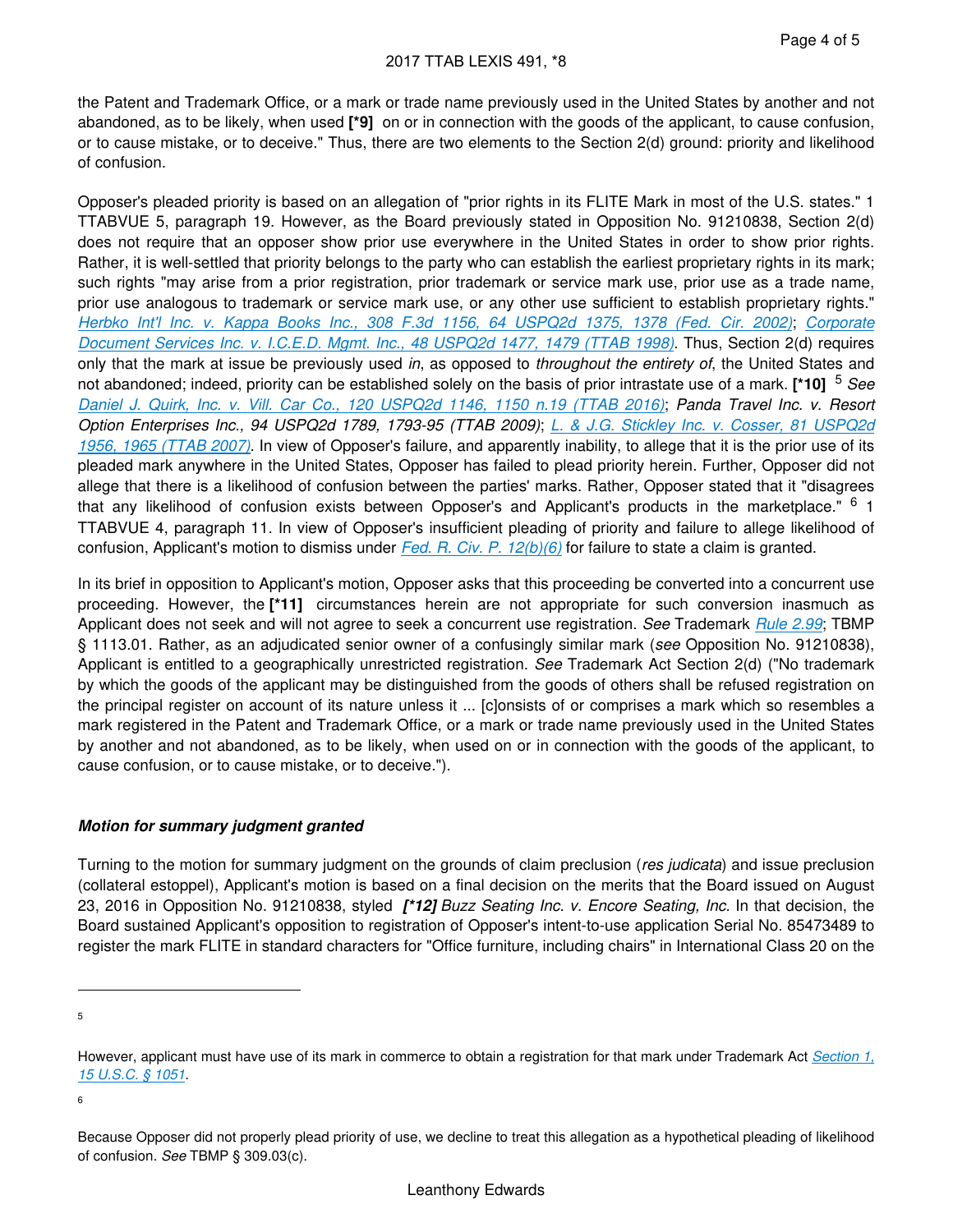ground of likelihood of confusion with its previously used mark FLITE for a "side chair" under Trademark Act *[Section 2\(d\), 15 U.S.C. § 1052\(d\)](https://advance.lexis.com/api/document?collection=statutes-legislation&id=urn:contentItem:8S9D-W4W2-8T6X-715N-00000-00&context=)*. 5 TTABVUE 16-30.

We first turn to the issue of claim preclusion. Under the doctrine of claim preclusion, the entry of a final judgment "on the merits" of a claim (i.e., cause of action) in a proceeding serves to preclude the relitigation of the same claim in a subsequent proceeding between the parties or their privies, even in those cases where the prior judgment was the result of a default or consent. *See [Lawlor v. Nat'l Screen Service Corp., 349 U.S. 322, 75 S. Ct. 865, 99 L. Ed.](https://advance.lexis.com/api/document?collection=cases&id=urn:contentItem:3S4X-JBC0-003B-S1T4-00000-00&context=)  [1122 \(1955\)](https://advance.lexis.com/api/document?collection=cases&id=urn:contentItem:3S4X-JBC0-003B-S1T4-00000-00&context=)*; *[Chromalloy Am. Corp. v. Kenneth Gordon, Ltd., 736 F.2d 694, 222 USPQ 187 \(Fed. Cir. 1984\)](https://advance.lexis.com/api/document?collection=cases&id=urn:contentItem:3S4V-K670-0039-V2G7-00000-00&context=)*; *[Flowers Indus., Inc. v. Interstate Brands Corp., 5 USPQ2d 1580 \(TTAB 1987\)](https://advance.lexis.com/api/document?collection=administrative-materials&id=urn:contentItem:3T1P-0WR0-0017-K0M0-00000-00&context=)*. A second suit is barred by claim preclusion if (1) the parties (or their privies) are identical; (2) there has been an earlier final judgment on the merits of a claim; and (3) the second claim is based on the same set of transactional facts as **[\*13]** the first. *[Jet, Inc. v.](https://advance.lexis.com/api/document?collection=cases&id=urn:contentItem:4123-5C20-003B-9081-00000-00&context=)  [Sewage Am. Sys., 223 F.3d 1360, 55 USPQ2d 1854, 1856 \(Fed. Cir. 2000\)](https://advance.lexis.com/api/document?collection=cases&id=urn:contentItem:4123-5C20-003B-9081-00000-00&context=)*.

We find that there is no genuine dispute that the parties in this proceeding and Opposition No. 91210838 are the same and that Opposition No. 91210838 resulted in entry of a final judgment on the merits of Applicant's Section 2(d) claim in that proceeding. Although the parties are in different postures in the respective oppositions, the Board determined in the final decision in Opposition No. 91210838 that Applicant was the prior user of its mark FLITE. Further, there is no genuine dispute that the Section 2(d) claims at issue in the respective proceedings are the same inasmuch as the marks and goods at issue in the respective proceedings are legally identical. Applicant's goods in both proceedings are identified as a "side chair." Although Opposer's pleaded goods were more broadly identified as "Office furniture, namely chairs" in its involved application in Opposition No. 91210838, Opposer's pleaded goods herein, "high quality executive chairs," are encompassed by the goods identified in its earlier application. Claim preclusion is applicable "not only with respect to the identical description of goods as had been previously litigated, but with respect to all goods **[\*14]** that could be said to be encompassed by that description of goods...." *[General Electric Co. v. Raychem Corp., 204 USPQ 148, 150 \(TTAB 1979\)](https://advance.lexis.com/api/document?collection=administrative-materials&id=urn:contentItem:58XN-P8G0-01KR-B1PV-00000-00&context=)* (citing *[Toro Co. v. Hardigg](https://advance.lexis.com/api/document?collection=cases&id=urn:contentItem:3S4X-3DM0-003S-M10B-00000-00&context=)  [Indus., Inc., 549 F.2d 785, 193 USPQ 149 \(CCPA 1977\)\)](https://advance.lexis.com/api/document?collection=cases&id=urn:contentItem:3S4X-3DM0-003S-M10B-00000-00&context=)*. Accordingly, we find that there is no genuine dispute that claim preclusion is applicable herein and warrants dismissal of the above-captioned opposition proceeding.

We now turn to the doctrine of issue preclusion (collateral estoppel), which serves to bar the revisiting of issues that have been already fully litigated. Issue preclusion requires four factors: (1) identity of the issues in a prior proceeding; (2) the issues were actually litigated; (3) the determination of the issues was necessary to the resulting judgment; and, (4) the party defending against preclusion had a full and fair opportunity to litigate the issues. *[Jet,](https://advance.lexis.com/api/document?collection=cases&id=urn:contentItem:4123-5C20-003B-9081-00000-00&context=)  [Inc., 55 USPQ2d at 1858-59](https://advance.lexis.com/api/document?collection=cases&id=urn:contentItem:4123-5C20-003B-9081-00000-00&context=)*. The issues in Opposition No. 91210838 and the above-captioned proceeding are identical in that the earlier opposition determined that Applicant's use of its mark FLITE on a "side chair" preceded Opposer's use of its mark FLITE on "Office furniture, including chairs," which encompass Opposer's pleaded "high quality executive chairs" (*see [General Electric Co., 204 USPQ at 150](https://advance.lexis.com/api/document?collection=administrative-materials&id=urn:contentItem:58XN-P8G0-01KR-B1PV-00000-00&context=)*) and that there was a likelihood of confusion **[\*15]** between the marks. 5 TTABVUE 16-30. Further, those issues were fully litigated in a trial, the determination thereof was necessary to the Board's decision in Opposition No. 91210838, and Opposer had a full and fair opportunity to litigate the issues in that proceeding. Accordingly, we find that there is no genuine dispute that issue preclusion is applicable herein and warrants dismissal of the above-captioned opposition proceeding.

Based on the foregoing, Applicant's combined motion to dismiss under *[Fed. R. Civ. P. 12\(b\)\(6\)](https://advance.lexis.com/api/document?collection=statutes-legislation&id=urn:contentItem:5GYC-1WP1-6N19-F0YW-00000-00&context=)* for failure to state a claim and for summary judgment on the grounds of claim preclusion and issue preclusion is granted in full. The opposition is dismissed with prejudice.

**End of Document**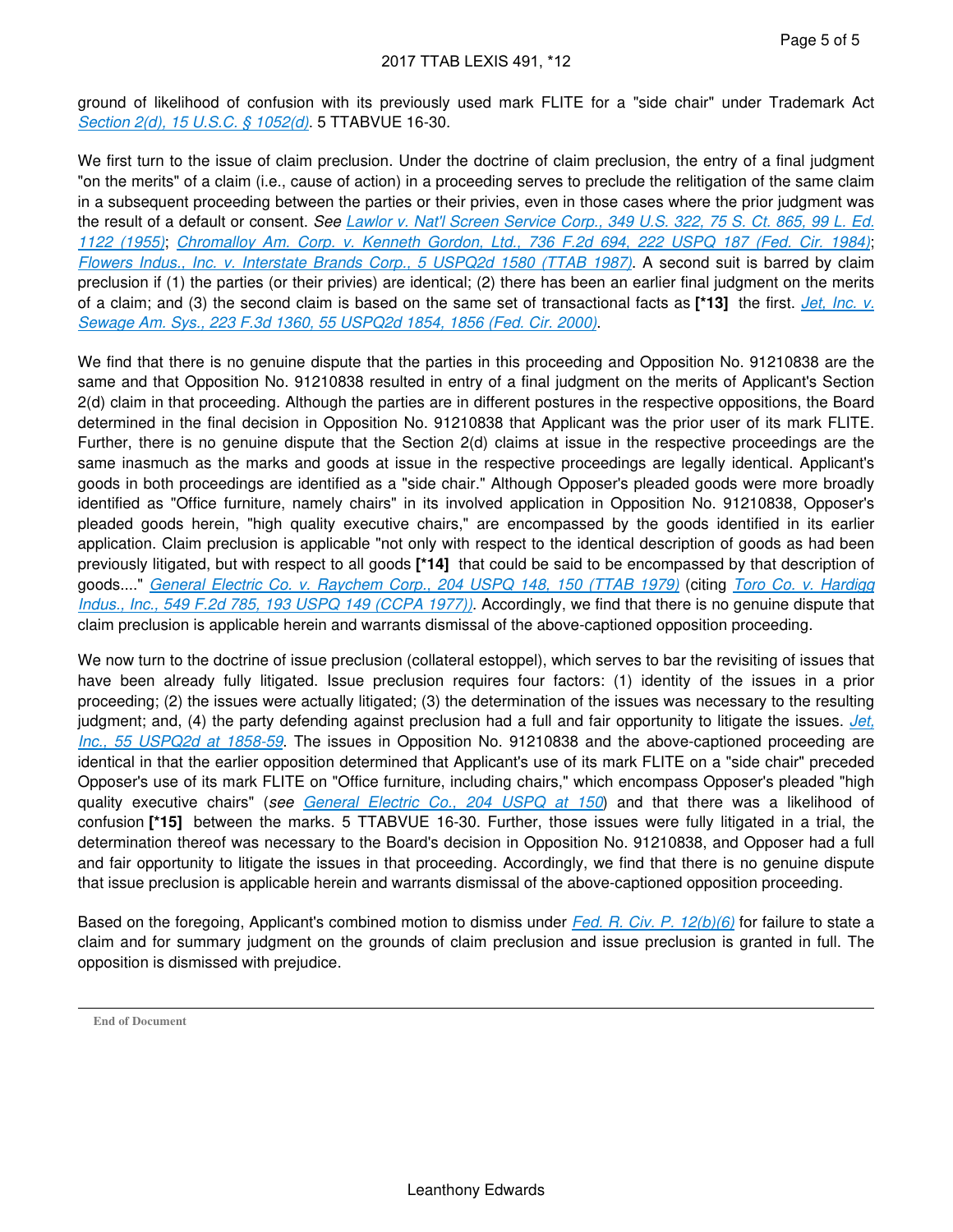

Trademark Trial and Appeal Board March 30, 2016, Decided Cancellation No. 92062304

**Reporter** 2016 TTAB LEXIS 621 \*

## **KBT Direct, Inc. v. John N. Olander**

### **Core Terms**

registration, pleaded, likelihood of confusion, cancellation, retail store, featuring, first use, on-line, summary judgment, Trademark, clothing, specimen, res judicata, allegations, withdrawal, abandonment, accessories, motion to dismiss, genuine dispute, inasmuch, parties, shirts, prior proceedings, ownership, notice, Belts

**Panel: [\*1]** Before Richey, Deputy Chief Judge, Cataldo and Masiello, Administrative Trademark Judges.

## **Opinion**

### THIS OPINION IS NOT A PRECEDENT OF THE TTAB

### **By the Board**:

On September 24, 2015, KBT Direct, Inc. ("Petitioner") filed a petition seeking to cancel trademark Registration No. 3877227 for the mark ROCK REBELLION, in standard characters, for the following goods: "necklaces, rings, pendants, ear rings and bracelets" in International Class 14; "Clutch bags, purses, hadbags and wallets," in Class 18; "Clothing, namely, jackets, hats, shirts, T-shirts, sweatshirts, belts" in Class 25; and "Belt buckles not of precious metal, hair barrettes and hair clips" in International Class 26.<sup>1</sup>

In the petition for cancellation, Petitioner claims the following grounds for cancellation: (1) abandoment; (2) fraud; and (3) likelihood of confusion with Petitioner's pleaded **[\*2]** application Serial No. 86542180 for the mark ROCK REBEL for "Belts; Hats; Jackets; Jeans; Pants; Shirts; T-shirts; Tops" in International Class 25; and "On-line retail

<sup>&</sup>lt;sup>1</sup> Issued on November 16, 2010, claiming June 1, 2006 as the date of first use and first use in commerce for all classes of goods and/or services.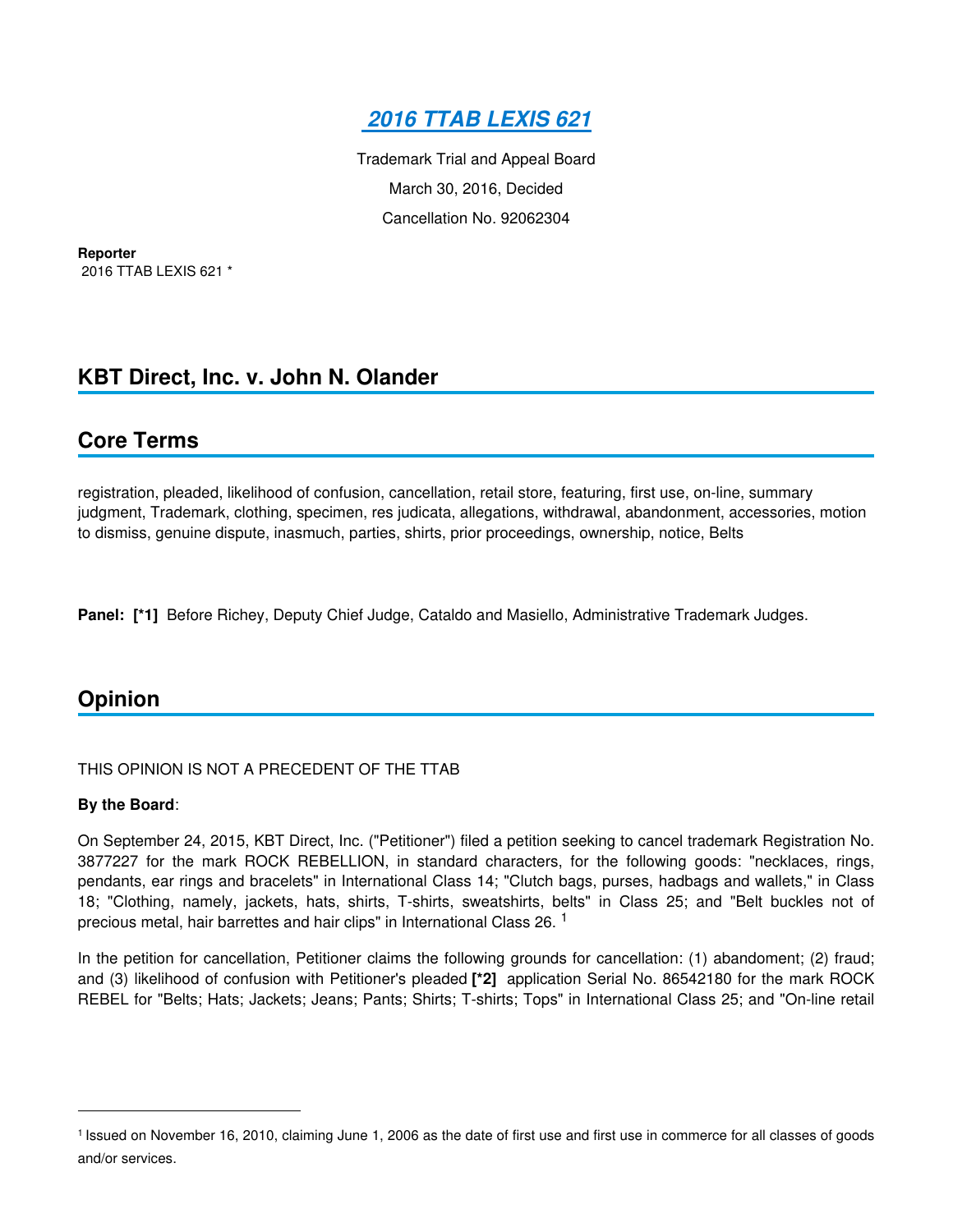store services featuring clothing and accessories; Retail store services featuring clothing and acessories" in International Class 35. <sup>2</sup>

In lieu of an answer, John N. Olander ("Respondent") filed, on November 4, 2015, a motion to dismiss the petition for cancellation under to *[Fed. R. Civ. P. 12\(b\)\(6\)](https://advance.lexis.com/api/document?collection=statutes-legislation&id=urn:contentItem:5GYC-1WP1-6N19-F0YW-00000-00&context=)*. On December 4, 2015, Petitioner filed a brief in opposition to Respondent's motion to dismiss. <sup>3</sup>

### **[\*3]**

By his motion, Respondent argues that the petition should be dismissed because Petitioner waived its right to challenge the subject registration and is judicially estopped from alleging that the registration is invalid because Petitioner withdrew "with prejudice" a prior opposition relating to the application underlying the subject registration. <sup>4</sup> In addition to raising the defense of res judicata, Respondent contends that the petition for cancellation fails to state a claim under Rule 12(b)(6) as to any of the counts identified in the petition.

A motion to dismiss under Rule 12(b)(6) is solely a test of the sufficiency of a complaint. **[\*4]** *[Advanced](https://advance.lexis.com/api/document?collection=cases&id=urn:contentItem:3S4V-N270-003N-444D-00000-00&context=)  [Cardiovascular Systems Inc. v. SciMed Life Systems Inc., 988 F.2d 1157, 26 USPQ2d 1038, 1041 \(Fed. Cir. 1993\)](https://advance.lexis.com/api/document?collection=cases&id=urn:contentItem:3S4V-N270-003N-444D-00000-00&context=)*; *[NSM Research Corp. v. Microsoft Corp., 113 USPQ2d 1029, 1032 \(TTAB 2014\)](https://advance.lexis.com/api/document?collection=administrative-materials&id=urn:contentItem:5F3K-D3S0-01KR-B463-00000-00&context=)*. Where a motion to dismiss is based on issue or claim preclusion, the Board may treat the motion as one for summary judgment. *See [Fed. R. Civ.](https://advance.lexis.com/api/document?collection=statutes-legislation&id=urn:contentItem:5GYC-1WP1-6N19-F0YW-00000-00&context=)  [P. 12\(d\)](https://advance.lexis.com/api/document?collection=statutes-legislation&id=urn:contentItem:5GYC-1WP1-6N19-F0YW-00000-00&context=)*; *see also*, Trademark Rule 2.127(e)(1) (a party may not file a motion for summary judgment until it has served its initial disclosures, except for a motion asserting issue or claim preclusion). However, a party may not obtain summary judgment on an issue that has not been pleaded. *See [Fed. R. Civ. P. 56\(a\)](https://advance.lexis.com/api/document?collection=statutes-legislation&id=urn:contentItem:5GYC-2421-6N19-F165-00000-00&context=)*; *[Asian and Western](https://advance.lexis.com/api/document?collection=administrative-materials&id=urn:contentItem:4XKR-PK30-01KR-B44S-00000-00&context=)  [Classics B.V. v. Lynne Selkow, 92 USPQ2d 1478, 1480 \(TTAB 2009\)](https://advance.lexis.com/api/document?collection=administrative-materials&id=urn:contentItem:4XKR-PK30-01KR-B44S-00000-00&context=)*.

Inasmuch as Respondent's motion to dismiss is based on claim preclusion and matters outside the pleading, we construe Respondent's motion as a motion for partial summary judgment on the defense of res judicata. <sup>5</sup>

### **[\*5]**

### The Pleadings

A decision on summary judgment necessarily requires a review of the pleadings; in addition, Respondent, by its motion to dismiss, seeks relief under Federal Rule 12(b)(6) for failure to state a claim. Accordingly, the Board has carefully reviewed the petition for cancellation to determine the legal sufficiency of Petitioner's claims.

### *Likelihood of Confusion*

In order to plead a legally sufficient claim of likelihood of confusion with the mark in its pleaded application No. 86542180, Petitioner must plead both priority of use and allegations, either directly or hypothetically, that Respondent's mark as applied to his goods so resembles the mark or marks previously used by Petitioner as to be likely to cause confusion, mistake, or deception. *[Intersat Corp. v. International Telecommunications Satellite](https://advance.lexis.com/api/document?collection=administrative-materials&id=urn:contentItem:3T1P-0XJ0-0017-K12N-00000-00&context=)* 

<sup>2</sup>Application Serial No. 86542180 filed on February 22, 2015, claiming October 18, 2013 as the dates of first use and first use in commerce for the goods in Class 25, and December 31, 2004 as the dates of first use and first use in commerce for the services in Class 35.

<sup>3</sup>Petitioner's response to the motion to dismiss was due November 24, 2015 pursuant to Trademark Rules 2.127 and 2.119(c). However, in lieu of providing additional opportunity for response in accordance with *[Fed. R. Civ. P.](https://advance.lexis.com/api/document?collection=statutes-legislation&id=urn:contentItem:5GYC-1WP1-6N19-F0YW-00000-00&context=) 12(d)*, the Board has considered Petitioner's late-filed brief. Thus, Petitioner has had a "reasonable opportunity" to present its response.

<sup>4</sup>In support of his argument for claim preclusion, Respondent submitted the following documents from Opposition No. 91183236 with his brief: (1) the Notice of Opposition, filed March 27, 2008 (including ESTTA cover sheet); (2) Petitioner's request to withdraw the Opposition with prejudice; and (3) the Board's July 31, 2008 order dismissing the opposition with prejudice.

<sup>&</sup>lt;sup>5</sup> Inasmuch as the parties have fully argued the merits of the res judicata issue, we do not find it necessary to provide time for additional briefing the issue.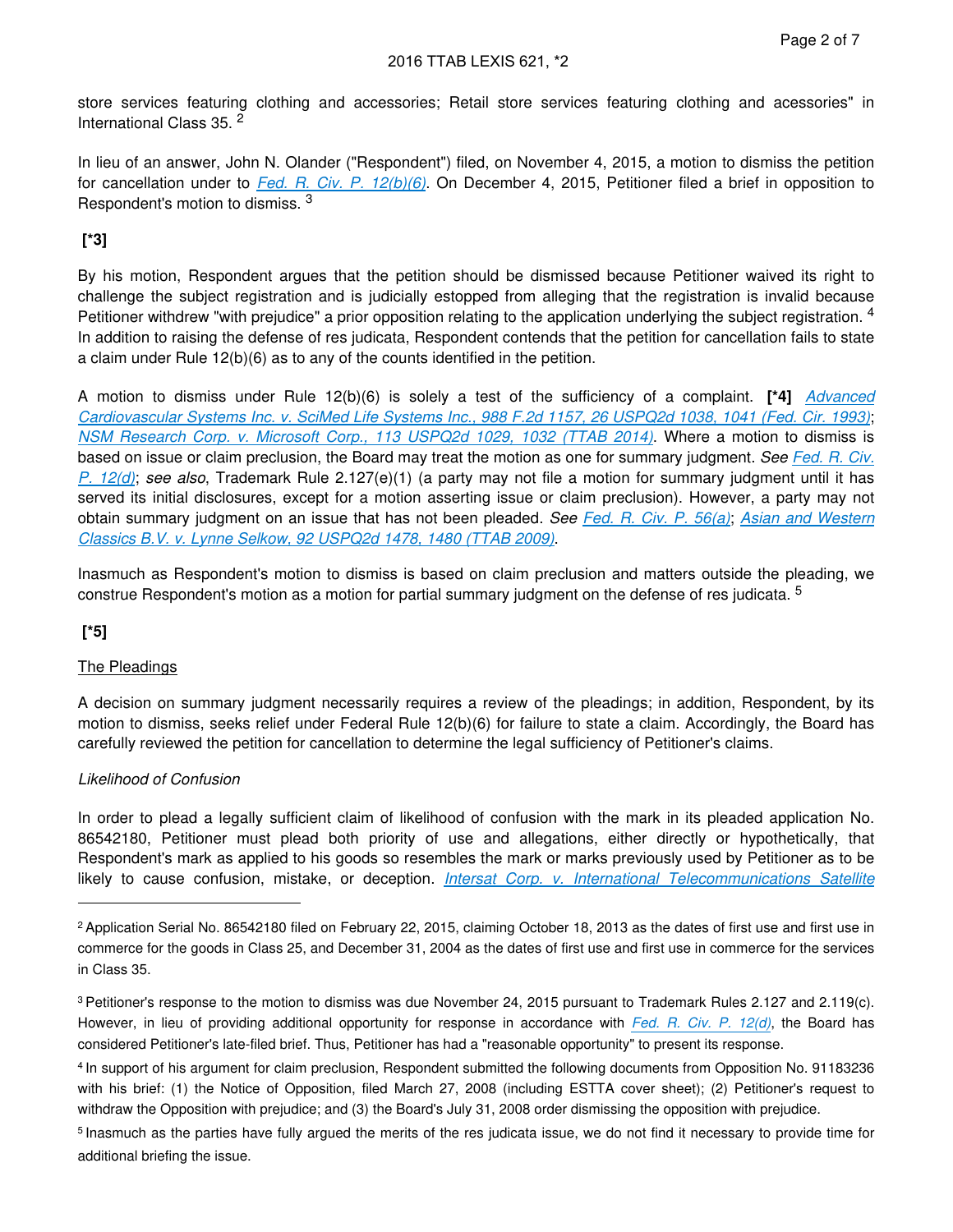*[Organization, 226 USPQ 154, 156 \(TTAB 1985\)](https://advance.lexis.com/api/document?collection=administrative-materials&id=urn:contentItem:3T1P-0XJ0-0017-K12N-00000-00&context=)*. In order to properly assert priority, Petitioner must allege facts showing proprietary rights in its pleaded marks that are prior to Respondent's rights in the challenged mark, i.e., before the filing date of the application underlying Respondent's registration or Respondent's proven date of first **[\*6]** use (whichever is earlier). *See [Herbko International Inc. v. Kappa Books, Inc., 308 F.3d 1156, 64 USPQ2d](https://advance.lexis.com/api/document?collection=cases&id=urn:contentItem:46NW-HHY0-003B-94WR-00000-00&context=)  [1375, 1378 \(Fed. Cir. 2002\)](https://advance.lexis.com/api/document?collection=cases&id=urn:contentItem:46NW-HHY0-003B-94WR-00000-00&context=)*.

After careful review of the allegations in the petition for cancellation, we find that Petitioner's claim of likelihood of confusion is insufficiently pleaded inasmuch as Petitioner has not alleged use of its mark prior to Respondent's constructive use date or prior to the date for which Respondent can prove as its valid date of first use. Petitioner merely claims that it owns an application for registration identifying dates of first use for the services in Class 35. In addition, Petitioner's claim of priority with respect to the goods in International Class 25 is insufficient as a matter of law.

In the petition for cancellation, Petitioner pleads ownership of a pending application for registration claiming October 18, 2013 as the date of first use for the goods in International Class 25. <sup>6</sup> Petitioner relies on its allegations of fraud and nonuse of Respondent's mark to assert that its first use "predates any valid and rightful use of the ROCK REBELLION mark" made by Respondent. <sup>7</sup> However, pursuant to Trademark Act Section 7(c), [\*7] Respondent's application filing date of March 28, 2007 is considered his constructive use date for purposes of priority. *[15 U.S.C. §](https://advance.lexis.com/api/document?collection=statutes-legislation&id=urn:contentItem:8S9D-W4W2-8T6X-715V-00000-00&context=)  [1057\(c\)](https://advance.lexis.com/api/document?collection=statutes-legislation&id=urn:contentItem:8S9D-W4W2-8T6X-715V-00000-00&context=)*; *see also, [Media Online Inc. v. El Clasificado Inc., 88 USPQ2d 1285, 1288 \(TTAB 2008\)](https://advance.lexis.com/api/document?collection=administrative-materials&id=urn:contentItem:4V9P-NW50-01KR-B110-00000-00&context=)* (respondent may rely on filing date of registration at issue as constructive date of first use). Inasmuch as the date of first use of Petitioner's mark with the goods in Class 25 alleged in Petitioner's pleaded application is after Respondent's constructive use date, Petitioner's claim of priority with respect to its goods in Class 25 is insufficient as a matter of law.

### *Abandonment*

With respect to Petitioner's claim that Respondent has abandoned his mark due to nonuse, we find the allegations in the petition **[\*8]** for cancellation insufficient to state a claim of abandonment. Petitioner has not alleged facts that would set forth a *prima facie* case of abandonment, namely, that Respondent has discontinued use of his mark with the intent not to resume such use; or that Respondent has failed to use his mark for more than three consecutive years. <sup>8</sup> *See* Trademark Act Section 45, *[15 U.S.C. § 1127](https://advance.lexis.com/api/document?collection=statutes-legislation&id=urn:contentItem:8S9D-W4W2-8T6X-7179-00000-00&context=)*; *see also, [Otto International Inc. v. Otto Kern GmbH, 83](https://advance.lexis.com/api/document?collection=administrative-materials&id=urn:contentItem:4NX7-FFM0-0017-K03M-00000-00&context=)  [USPQ2d 1861, 1863 \(TTAB 2007\)](https://advance.lexis.com/api/document?collection=administrative-materials&id=urn:contentItem:4NX7-FFM0-0017-K03M-00000-00&context=)*. Further, inasmuch as Respondent's registration identifies goods in four different classes, Petitioner's vague assertion that Respondent discontinued use of the mark "in connection with at least some, if not all, of the claimed goods and/or services" <sup>9</sup> is insufficient to provide Respondent with fair notice of which goods identified in the involved registration the claim of abandonment applies to. *See*, *generally, [Fair Indigo](https://advance.lexis.com/api/document?collection=administrative-materials&id=urn:contentItem:4R8C-XW20-01KR-B00M-00000-00&context=)  [LLC v. Style Conscience, 85 USPQ2d 1536, 1538 \(TTAB 2007\)](https://advance.lexis.com/api/document?collection=administrative-materials&id=urn:contentItem:4R8C-XW20-01KR-B00M-00000-00&context=)* (elements of each claim should be stated concisely and directly, and include enough detail to give the defendant fair notice).

### **[\*9]**

### *Fraud*

Turning to Petitioner's claim that Respondent committed fraud in the procurement of his registration, Petitioner alleges that Respondent made false material representations of fact in his application for registration when he

<sup>&</sup>lt;sup>6</sup> Petition for Cancellation at P1, 1 TTABVUE at 3. Petitioner's goods in International Class 25 are identified in its application as "Belts; Hats; Jackets; Jeans; Pants."

<sup>7</sup>Petition for Cancellation at P19, 1 TTABVUE at 6.

<sup>8</sup>In paragraph 2 of Petitioner's response to the motion to dismiss, 6 TTABVUE at 2, Petitioner states that it alleges Respondent's intent not to resume use of the mark in the "attached Amended Petition for Cancellation." However, we find no amended petition for cancellation attached to Petitioner's response.

<sup>9</sup> Petition for Cancellation at P 7, 1 TTABVUE at 4.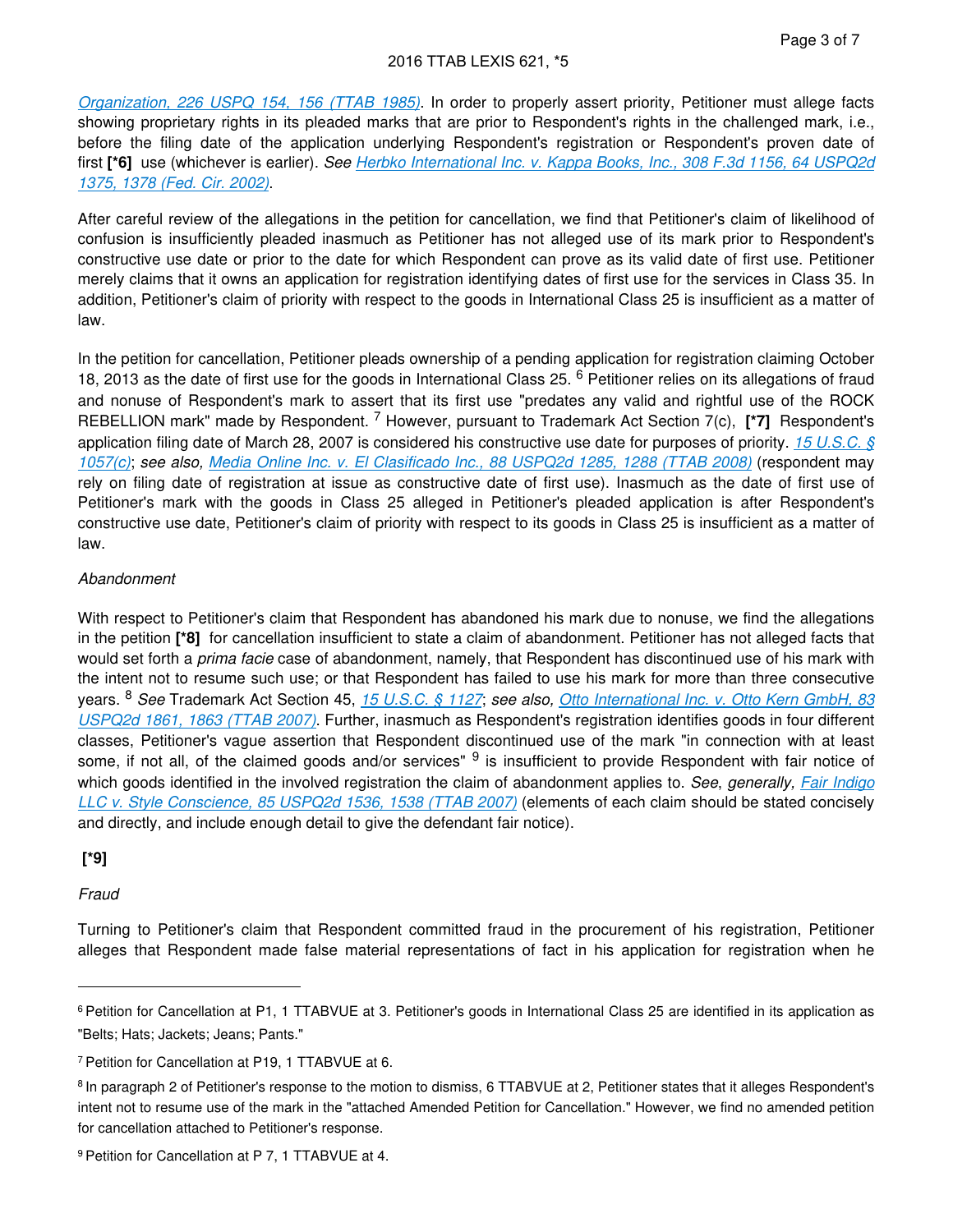#### 2016 TTAB LEXIS 621, \*9

claimed "a date of first use in commerce that was not supported by the specimen" and by knowingly submitting "a specimen that does not reflect use of the ROCK REBELLION trademark in U.S. interstate commerce." <sup>10</sup> We find these allegations in the petition for cancellation insufficient to state a claim of fraud.

A legally sufficient pleading of fraud requires allegations that Respondent knowingly made specific, false representations of material fact in connection with his application with the intent to deceive the U.S. Patent and Trademark Office into issuing the registration. **[\*10]** *See [In re Bose Corp., 580 F.3d 1240, 91 USPQ2d 1938 \(Fed.](https://advance.lexis.com/api/document?collection=cases&id=urn:contentItem:4X4S-P670-TXFN-6392-00000-00&context=)  [Cir. 2009\)](https://advance.lexis.com/api/document?collection=cases&id=urn:contentItem:4X4S-P670-TXFN-6392-00000-00&context=)*; *Torres v. Cantine Torresella S.r.l.*, 808 F.2d 46, 1 USPQ2d 1483, 1484 (Fed. Cir. 1986).

Under Trademark Rule 2.56, an application, amendment to allege use, or statement of use must include one specimen per class "showing the mark as used on or in connection with the goods or services." *[37 C.F.R. § 2.56](https://advance.lexis.com/api/document?collection=administrative-codes&id=urn:contentItem:602B-93B1-DYB7-W3TS-00000-00&context=)*. The rule does not require the provision of a specimen that shows use of the mark as of the claimed date of first use.

Here, Petitioner alleges that the date of first use was not supported by the specimen in the application for registration, not that the dates are false. <sup>11</sup> Moreover, it is well settled that neither the accuracy of the date of first use nor the acceptability of the specimens in the application are material facts for purposes of a claim of fraud. *See CarX Service Systems, Inc. v. Exxon Corp. 215 USPQ 345, 351 (TTAB 1982)* (misstatement of date of first use not material to securing registration). *See also [Marshall Field & Co. v. Mrs. Fields Cookies, 11 USPQ2d 1355, 1358](https://advance.lexis.com/api/document?collection=administrative-materials&id=urn:contentItem:3T1P-0WJ0-0017-K0H0-00000-00&context=)  [\(TTAB 1989\)](https://advance.lexis.com/api/document?collection=administrative-materials&id=urn:contentItem:3T1P-0WJ0-0017-K0H0-00000-00&context=)* (insufficiency of specimens not proper ground for **[\*11]** cancellation); *[Century 21 Real Estate Corp. v.](https://advance.lexis.com/api/document?collection=administrative-materials&id=urn:contentItem:3T1P-0WK0-0017-K0HB-00000-00&context=)  [Century Life of America, 10 USPQ2d 2034, 2035 \(TTAB 1989\)](https://advance.lexis.com/api/document?collection=administrative-materials&id=urn:contentItem:3T1P-0WK0-0017-K0HB-00000-00&context=)* (if specimens are unacceptable, during prosecution an applicant may submit substitute specimens).

Because Petitioner has failed to allege that Respondent made a false statement of a *material* fact in the application for registration, we find Petitioner's fraud claim to be insufficiently pleaded. *Dragon Bleu (SARL) v. VENM, LLC, 112 USPQ2d 1925, 1928 (TTAB 2014)* (failure to state a claim of fraud because allegedly false statements were not false and not material).

In view of the above, Petitioner's claims of likelihood of confusion, abandonment and fraud are dismissed.

In addition, to the extent that Petitioner, in paragraph 19 of the petition for cancellation, intends to allege **[\*12]**  claims of nonuse and "wrongful claim of ownership," we find that Petitioner has failed to allege sufficient facts to provide Respondent with proper notice of these claims. <sup>12</sup> *See CarX Service Systems, Inc. v. Exxon Corp. 215 USPQ at 351* (plaintiff must plead and prove no use prior to filing date of use based application); *see also, [Conolty](https://advance.lexis.com/api/document?collection=administrative-materials&id=urn:contentItem:5CM6-3710-01KR-B41C-00000-00&context=)  [v. Conolty O'Connor NYC LLC, 111 USPQ2d 1302 \(TTAB 2014\)](https://advance.lexis.com/api/document?collection=administrative-materials&id=urn:contentItem:5CM6-3710-01KR-B41C-00000-00&context=)* (ownership claim).

#### Summary Judgment

We turn now to the merits of Respondent's motion for partial summary judgment on the claim of likelihood of confusion. Respondent argues that the petition for cancellation is barred by res judicata in view of the Petitioner's withdrawal and the Board's dismissal of Opposition No. 91183236 with prejudice. Respondent contends that inasmuch as the prior proceeding involved the application underlying the registration in the present case and the prior proceeding was also based on a claim of likelihood of confusion, "the **[\*13]** general prerequisites of res iudicata have therefore been satisfied  $\ldots$ ." <sup>13</sup>

In response, Petitioner argues that Respondent's position on the effect of the Petitioner's withdrawal of the opposition with prejudice is "legally unfounded" and in conflict with trademark law and the rules for proceedings

<sup>12</sup>1 TTABVUE at 6.

<sup>13</sup>4 TTABVUE at 9.

<sup>&</sup>lt;sup>10</sup> Petition for Cancellation at PP 11, 12, 1 TTABVUE at 5.

<sup>&</sup>lt;sup>11</sup> We further note that the registration identifies four classes of goods; yet the petition for cancellation does not specify which goods the allegedly fraudulent representation relates to.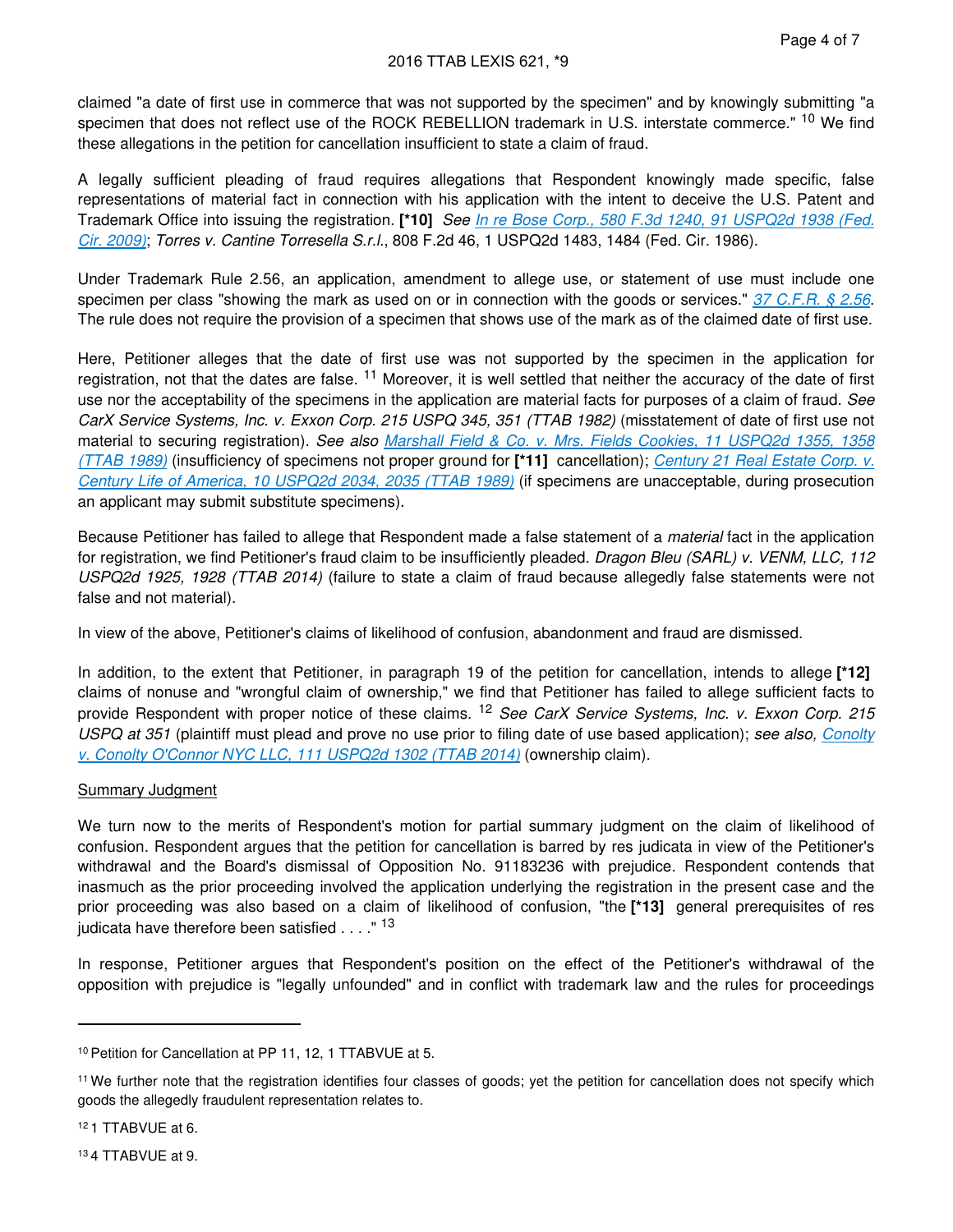before the Trademark Trial and Appeal Board. <sup>14</sup> We note that Petitioner does not identify the trademark laws and Board procedural rules with which Respondent's position conflicts, nor does Petitioner support its arguments with citations to case precedent. Petitioner further argues that the settlement agreement under which Petitioner withdrew the prior opposition proceeding with prejudice is void due to Respondent's breach of the terms of the agreement. In view of Respondent's breach of the underlying agreement, Petitioner contends, its logical recourse is to put itself in the same position as it was prior to the agreement.

### **[\*14]**

Summary judgment is an appropriate method of disposing of cases in which there is no genuine dispute as to any material fact and the movant is entitled to judgment as a matter of law. *See [Fed. R. Civ. P. 56\(a\)](https://advance.lexis.com/api/document?collection=statutes-legislation&id=urn:contentItem:5GYC-2421-6N19-F165-00000-00&context=)*. A party moving for summary judgment has the burden of demonstrating the absence of evidence to support the nonmoving party's case, and that it is entitled to judgment as a matter of law. *[Sweats Fashions Inc. v. Pannill Knitting Co., 833 F.2d](https://advance.lexis.com/api/document?collection=cases&id=urn:contentItem:3S4V-JNV0-0039-V3BG-00000-00&context=)  [1560, 4 USPQ2D 1793, 1795-96 \(Fed. Cir. 1987\)](https://advance.lexis.com/api/document?collection=cases&id=urn:contentItem:3S4V-JNV0-0039-V3BG-00000-00&context=)*, *citing [Celotex Corp. v. Catrett, 477 U.S. 317, 106 S.Ct. 2548,](https://advance.lexis.com/api/document?collection=cases&id=urn:contentItem:3S4X-6HC0-0039-N37R-00000-00&context=)  [2554, 91 L. Ed. 2d 265 \(1986\)](https://advance.lexis.com/api/document?collection=cases&id=urn:contentItem:3S4X-6HC0-0039-N37R-00000-00&context=)*.

Under the doctrine of res judicata, the entry of judgment in a prior proceeding operates to preclude relitigation of the same claim or defense in a subsequent proceeding that involves the same parties "even when the prior judgment resulted from default, consent of the parties or dimissal with prejudice." *[Zoba International Corp v. DVD](https://advance.lexis.com/api/document?collection=administrative-materials&id=urn:contentItem:52CR-82Y0-01KR-B4XD-00000-00&context=)  [Format/LOGO Licensing Corp., 98 USPQ2d 1106, 1109 \(TTAB 2011\)](https://advance.lexis.com/api/document?collection=administrative-materials&id=urn:contentItem:52CR-82Y0-01KR-B4XD-00000-00&context=)*; *see also, [Johnson & Johnson v. Bio-Medical](https://advance.lexis.com/api/document?collection=administrative-materials&id=urn:contentItem:58XN-PB40-01KR-B3RY-00000-00&context=)  [Sciences, Inc., 179 USPQ 765, 766 \(TTAB 1973\)](https://advance.lexis.com/api/document?collection=administrative-materials&id=urn:contentItem:58XN-PB40-01KR-B3RY-00000-00&context=)* (voluntary withdrawal of applications resulting in dismissal **[\*15]**  of counterclaims with prejudice operates as estoppel barring same counterclaims in subsequent proceeding).

A claim in a subsequent proceeding will be barred by res judicata if: "(1) there is identity of parties (or their privies); (2) there has been an earlier final judgment on the merits of a claim; and (3) the second claim is based on the same set of transactional facts as the first." *[Jet Inc. v. Sewage Aeration Systems, 223 F.3d 1360, 55 USPQ2d 1854, 1857](https://advance.lexis.com/api/document?collection=cases&id=urn:contentItem:4123-5C20-003B-9081-00000-00&context=) [\(Fed. Cir. 2000\)](https://advance.lexis.com/api/document?collection=cases&id=urn:contentItem:4123-5C20-003B-9081-00000-00&context=) reh'g and reh'g en banc denied* (September 28, 2000).

In the notice of opposition for proceeding No. 91183236, Petitioner, as Opposer therein, alleged likelihood of confusion based on the following: (1) common law use of the mark ROCK REBEL since as early as 2004 "in connection with, inter alia, online retail store services featuring apparel, bags and purses;" 15 (2) ownership of a pending application for the standard character mark ROCK REBEL for "on-line retail store services featuring apparel, bags and purses" in Class  $35$ ;  $16$  and (3) ownership of a pending application for the standard character mark ROCK REBEL for "Belts; Fleece pullovers; Hats; Jackets; Knit shirts; Pants; Shorts; Sweat **[\*16]** shirts; Sweaters: T-shirts" in Class 25.<sup>17</sup>

With respect to the first factor of the test for res judicata, there is no genuine dispute that the parties to this proceeding are the same as the parties in the prior proceeding.

With respect to the second factor, namely, whether the dismissal of the earlier opposition with prejudice as a result of Opposer's withdrawal of the notice of opposition operates as a final judgment on the claim, the Board has held that a voluntary withdrawal with prejudice operates as an estoppel barring the same claim in a subsequent proceeding. *See [Johnson & Johnson v. Bio-Medical Sciences, Inc., 179 USPQ at 766](https://advance.lexis.com/api/document?collection=administrative-materials&id=urn:contentItem:58XN-PB40-01KR-B3RY-00000-00&context=)* **[\*17]** (applicant's voluntary withdrawal caused dismissal of its counterclaims in prior proceeding barring same claims in later proceeding); *see also*, *[Zoba International Corp. v. DVD Format/LOGO Licensing Corp., 98 USPQ2d 1106](https://advance.lexis.com/api/document?collection=administrative-materials&id=urn:contentItem:52CR-82Y0-01KR-B4XD-00000-00&context=)* TTAB 2011) *appeal* 

<sup>14</sup>6 TTABVUE at 4.

<sup>15</sup>4 TTABVUE at 17.

<sup>&</sup>lt;sup>16</sup> Application Serial No. 77108580, filed February 15, 2007, and claiming dates of first use and first use in commerce as December 31, 2004. 4 TTABVUE at 22-28.

<sup>17</sup>Application Serial No. 77108594, filed February 15, 2007, based on intent-to-use under *[15 U.S.C. § 1051\(b\)](https://advance.lexis.com/api/document?collection=statutes-legislation&id=urn:contentItem:8S9D-W4W2-8T6X-715M-00000-00&context=)*. 4 TTABVUE at 30-35.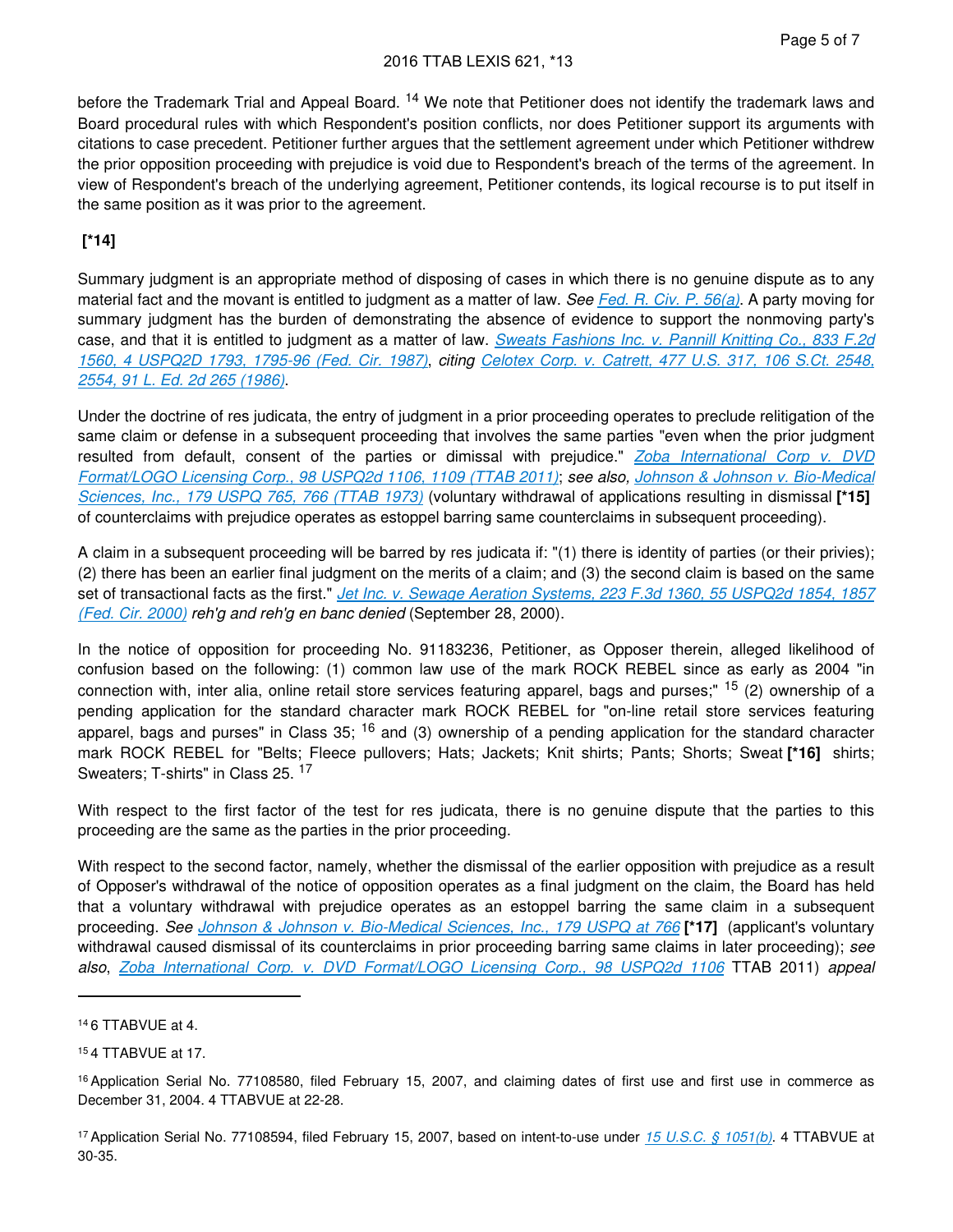*dismissed*, *427 Fed. Appx. 892 (Fed. Cir. 2011)* (counterclaims previously dismissed by stipulation barred by res judicata).

Petitioner's argument that Respondent's alleged breach of the agreement on which Petitioner's withdrawal was based effectively reinstates its right to challenge Respondent's mark is without merit. Petitioner's right to challenge Respondent's mark does not depend on the agreement between the parties. Petitioner's rights are dependent upon its act of withdrawing the Opposition with prejudice. *See, e.g., [Wells Cargo, Inc. v. Wells Cargo, Inc., 606 F.2d 961,](https://advance.lexis.com/api/document?collection=cases&id=urn:contentItem:3S4X-3600-003S-M0H6-00000-00&context=)  [203 USPQ 564, 567 \(CCPA 1979\)](https://advance.lexis.com/api/document?collection=cases&id=urn:contentItem:3S4X-3600-003S-M0H6-00000-00&context=)*. Accordingly, we find that there is no genuine dispute that the earlier proceeding resulted in a final judgment on the claim. Further, inasmuch as the Board has no jurisdiction to enforce the parties' settlement agreement, Petitioner's remedy regarding the alleged breach of the agreement is by **[\*18]** way of civil action. *See* TBMP § 605.03(d) (2015).

Turning to the third and final factor of the test for claim preclusion, we must determine whether Petitioner's claim of likelihood of confusion in the second proceeding is based on the same set of transactional facts as the first proceeding. First, we note that the mark in Respondent's registration is unchanged from the underlying application that was subject to the earlier proceeding. Second, the goods in Classes 14, 18, 25 and 26 of Respondent's registration also remain unchanged since the first proceeding, while Respondent's Class 35 services have been deleted and are no longer at issue.

With respect to Petitioner's goods and services, we find that the goods in Class 25 in Petitioner's pleaded application are, in essence, the same as the Class 25 goods identified by Petitioner in the pleaded application in the first proceeding. To the extent that Petitioner is able to allege any priority in the slightly broader wording "shirts" and "tops" in the current proceeding, the goods should have been raised against Respondent's identical goods in the likelihood of confusion claim in the first proceeding. *See [Nasalok Coating Corp. v. Nylok Corp., 522 F.3d 1320, 86](https://advance.lexis.com/api/document?collection=cases&id=urn:contentItem:4S9P-7KS0-TX4N-G0XT-00000-00&context=)  [USPQ2d 1369, 1375-6 \(Fed. Cir. 2008\)](https://advance.lexis.com/api/document?collection=cases&id=urn:contentItem:4S9P-7KS0-TX4N-G0XT-00000-00&context=)*. **[\*19]** Accordingly, there is no genuine dispute that Petitioner's claim of likelihood of confusion in connection with its use of its mark on the goods in Class 25 is based on the same transactional facts as the first proceeding. Regarding whether Petitioner's Class 35 services in the pleaded application in the current proceeding represent a different set of transactional facts, we note that the services in the pleaded application include different services than the services in the pleaded application in the first proceeding. In the earlier proceeding, Petitioner's pleaded application Serial No. 77108580 included "on-line retail store services featuring apparel, bags and purses." In the current proceeding, Petitioner's pleaded application Serial No. 86542180 includes the following services in Class 35: "On-line retail store services featuring clothing and accessories; Retail store services featuring clothing and accessories." To the extent that Petitioner's "on-line retail store services featuring clothing and accessories" features a broader range of products than its online retail store services in the first proceeding, we find that these broader services should have been raised in connection **[\*20]**  with Petitioner's on-line retail services in the earlier proceeding. <sup>18</sup> *Id.* Accordingly, there is no genuine dispute that Petitioner's claim of likelihood of confusion with its mark used in connection with "on-line retail store services featuring clothing and accessories" in Class 35 is based on the same set of transactional facts as the first proceeding.

However, to the extent that Petitioner's "retail store services featuring clothing and accessories" includes retail store services other than those provided "on-line," we find that there remains a genuine dispute as to whether such services are based on the same set of transactional facts as the first proceeding. *See [Nina Ricci S.A.R.L. V. E.T.F.](https://advance.lexis.com/api/document?collection=cases&id=urn:contentItem:3S4V-JFY0-0039-V1BG-00000-00&context=)  [Enterprises, Inc., 889 F.2d 1070, n.1, 12 USPQ2d 1901, 1904 n.1 \(Fed. Cir. 1989\)](https://advance.lexis.com/api/document?collection=cases&id=urn:contentItem:3S4V-JFY0-0039-V1BG-00000-00&context=)*; *[Nextel Communications, Inc. v.](https://advance.lexis.com/api/document?collection=administrative-materials&id=urn:contentItem:4WP0-7S30-01KR-B24R-00000-00&context=)  [Motorola, Inc., 91 USPQ2d 1393, 1399 \(TTAB 2009\)](https://advance.lexis.com/api/document?collection=administrative-materials&id=urn:contentItem:4WP0-7S30-01KR-B24R-00000-00&context=)*. **[\*21]** 

In view of the above, Respondent's motion for partial summary judgment on the claim of likelihood of confusion is **granted, in part**, with respect to Petitioner' claim of likelihood of confusion with Petitioner's use of its mark in connection with "Belts; Hats; Jackets; Jeans; Pants; Shirts; T-shirts; Tops"; and in connection with "On-line retail store services featuring clothing and accessories." Respondent's motion for summary judgment is **denied, in part**,

<sup>18</sup> Petitioner claims December 31, 2004 as the date of first use and first use in commerce for all of the services in Class 35.